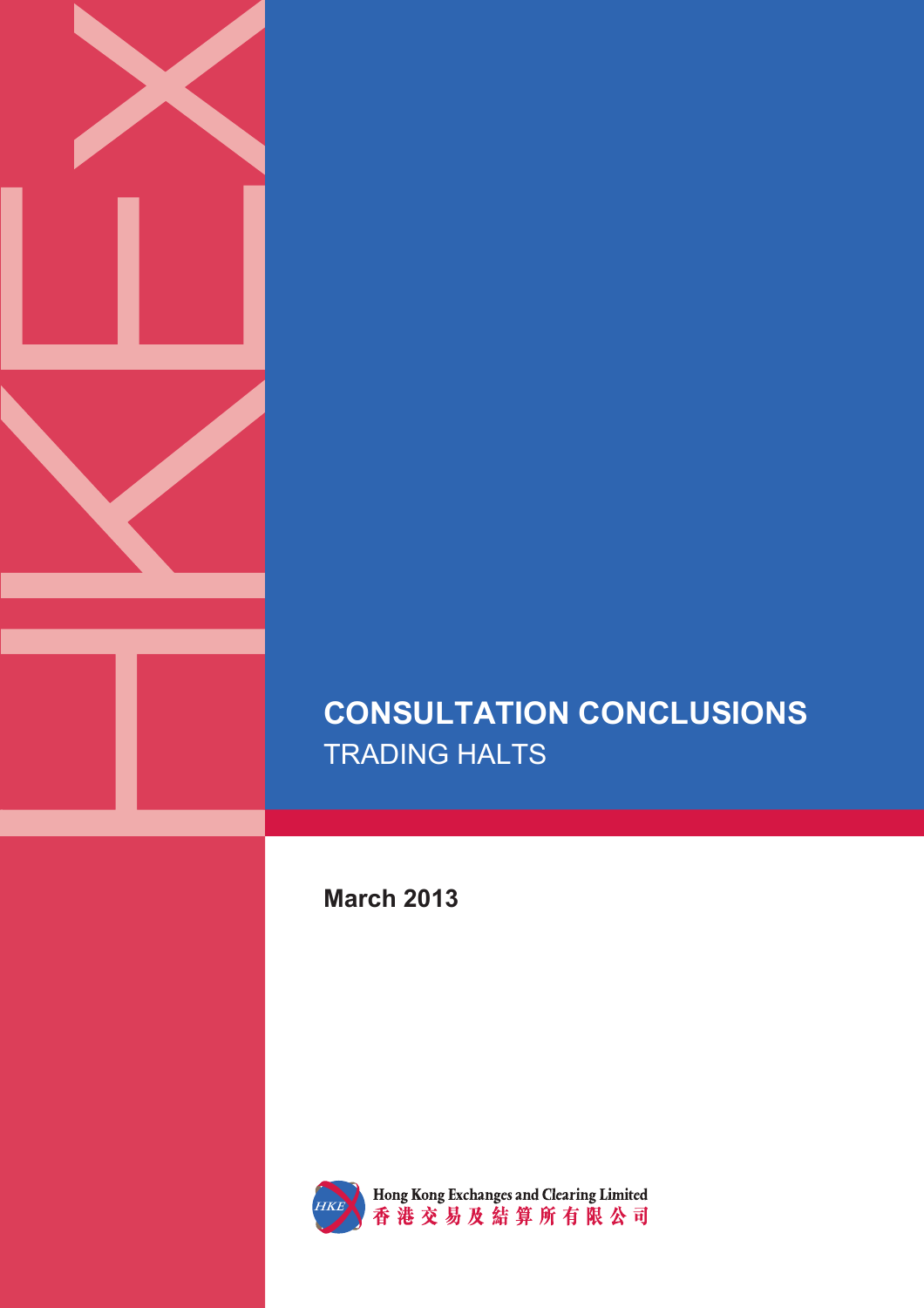# **TABLE OF CONTENTS**

**Page No.**

| CHAPTER 3: CONCLUSIONS AND IMPLEMENTATION PLAN23 |  |
|--------------------------------------------------|--|

## **APPENDICES**

- **APPENDIX I: LIST OF RESPONDENTS**
- **APPENDIX II: HIGH LEVEL TRADING HALT/RESUMPTION FLOW UNDER THE PROPOSED MODEL**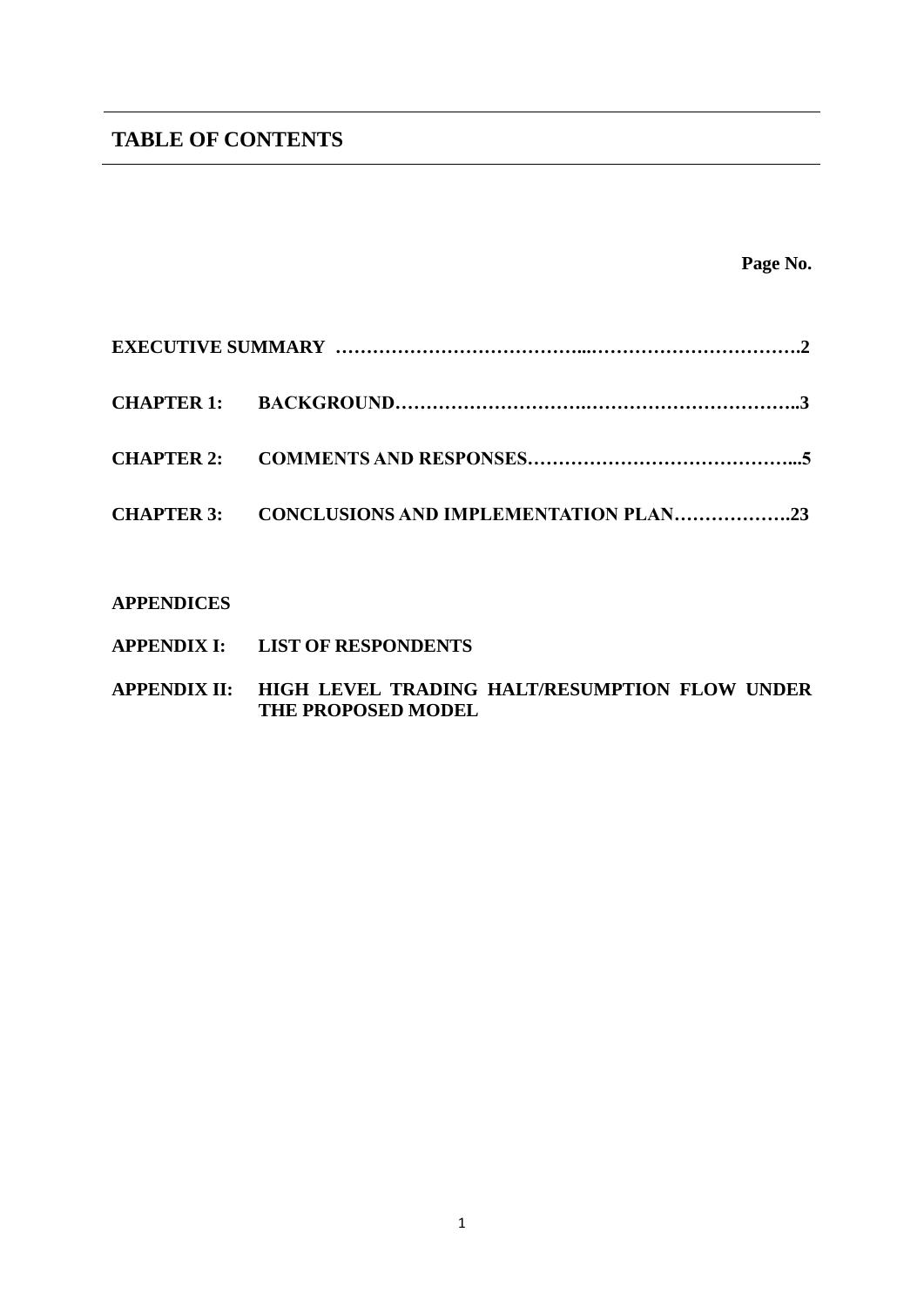# **EXECUTIVE SUMMARY**

- 1. This paper presents the results of the public consultation on a proposed model for implementing a trading halt that would allow publication of inside information announcements during trading hours subject to a short trading halt in shares of the issuer.
- 2. We received a total of 58 responses (including 12 late responses) from listed companies, professional bodies/industry associations, Exchange Participants, broker associations and individuals. The majority of respondents supported our consultation proposals.
- 3. A summary of key proposals in relation to trading halts are set out in Chapter 3 of this paper.
- 4. For Exchange Participants using Exchange provided AMS terminals and/or MWS (Multiple Workstation Systems) for trading, the Exchange will be responsible for the system changes to these trading devices arising from trading halts. At present, about one-third of Exchange Participants solely use Exchange provided AMS terminals and/or MWS for trading. The other two-third of Exchange Participants use in-house and/or system vendors provided trading systems. The Exchange will provide technical assistance to Exchange Participants and system vendors to prepare for the related system changes.
- 5. We are aware of that the implementation of trading halt proposals, particularly the mid-session auction proposal would involve significant changes to Exchange Participants' systems and operations. In view of the concerns raised by some respondents on the change efforts required, we consider that implementation of the trading halt proposals should coincide with the rollout of other upcoming major market infrastructure initiatives. This is to minimize the development and testing efforts to the market systems.
- 6. We shall provide sufficient lead time to the market for preparation. As a result, implementation of the trading halt proposals will not be earlier than mid-2014. A possibility under consideration is to introduce trading halts as part of the Exchange's new Orion Trading Platform infrastructure. The implementation date and schedule will be announced in due course.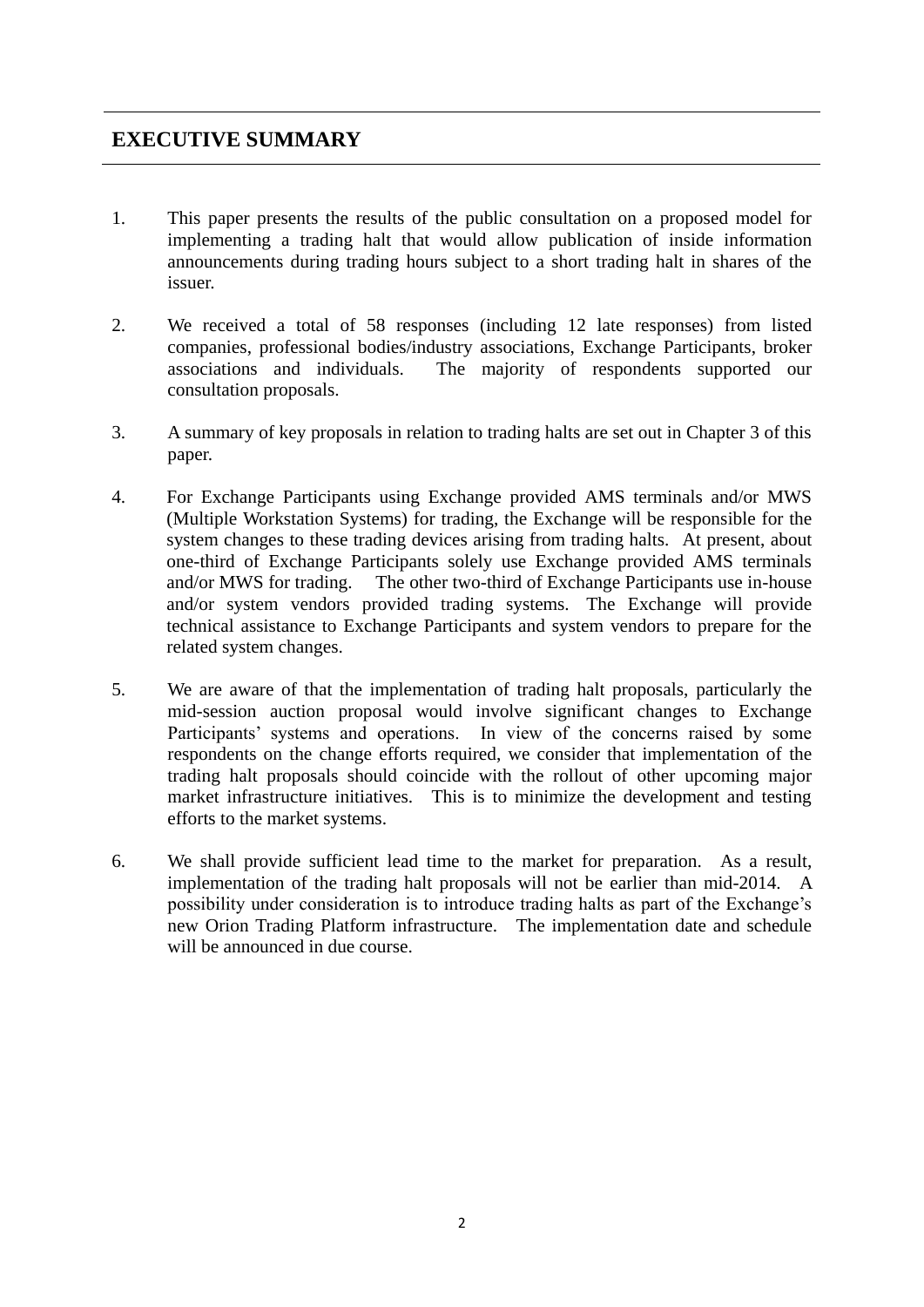# **CHAPTER 1: BACKGROUND**

- 7. On 27 July 2012, the Exchange published a market consultation paper on a proposed model for implementing a trading halt that would allow publication of inside information<sup>1</sup> (II) announcements during trading hours subject to a short trading halt in shares of the issuer (the Consultation Paper). The Consultation Paper sought market views on the proposal. For details of the Consultation Paper, please refer to: <http://www.hkex.com.hk/eng/newsconsul/mktconsul/Documents/cp201207.pdf>
- 8. The consultation period ended on 8 October 2012. The Exchange received a total of 58 responses (including 12 late responses) from listed companies, professional bodies/industry associations, HKEx participants, broker associations and individuals. A list of respondents is provided in Appendix I. Copies of their responses are available on HKEx website for public reference. Please refer to: <http://www.hkex.com.hk/eng/newsconsul/mktconsul/responses/cp201207r.htm>
- 9. A majority of respondents supported the proposal to allow a listed issuer's II announcements to be released during the Exchange's trading hours subject to a short trading halt. The table below summarises the 58 responses by respondent category:

| <b>Respondent Type</b>                                | <b>Yes</b>     | N <sub>0</sub> | Neither "Yes" nor "No"<br>with or without<br>comment |
|-------------------------------------------------------|----------------|----------------|------------------------------------------------------|
| <b>Listed Issuers</b>                                 | 16             | 1              | $5^2$                                                |
| <b>Exchange Participants</b>                          | 12             | $\Omega$       | 3                                                    |
| <b>Broker Associations</b>                            | 7              | $\Omega$       |                                                      |
| Professional Bodies /<br><b>Industry Associations</b> | 8              | $\theta$       |                                                      |
| Individuals and Other<br>Entities                     | 3              |                | $\mathcal{D}_{\mathcal{L}}$                          |
| <b>Total</b>                                          | 46<br>$(80\%)$ | 2<br>(3%)      | 10<br>(17%)                                          |

Among the 58 responses, 22 responses (38%) were received from listed issuers, representing  $1.4\%$  of Hong Kong listed companies<sup>3</sup>; 15 responses (26%) were received from Exchange Participants, representing 45% of cash market turnover (September 2012).

<sup>&</sup>lt;sup>1</sup> Following the Listing Rules changes consequential on the statutory backing to issuers' continuing obligation to disclose inside information effective on 1 January 2013, the term "price sensitive information" has been replaced with the term "inside information" accordingly in this paper.

<sup>&</sup>lt;sup>2</sup> Including 4 listed companies belonging to the same group

<sup>&</sup>lt;sup>3</sup> There were 1,536 companies listed on Main Board and GEM as at 31 October 2012.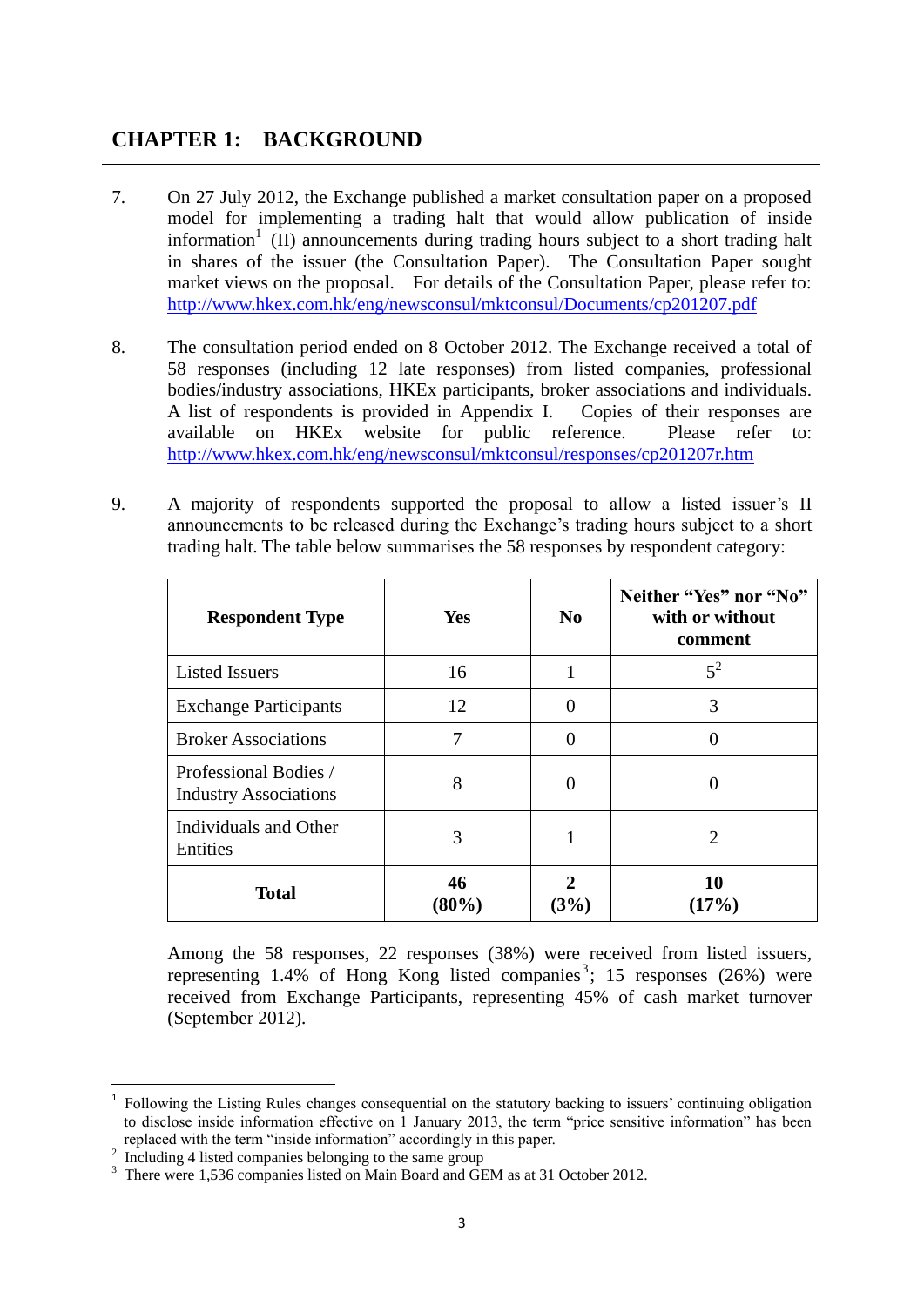- 10. Key comments and responses to the Consultation Paper are summarized in Chapter 2. They should be read in conjunction with the Consultation Paper.
- 11. The consultation conclusions and implementation plan for trading halt proposals are set out in Chapter 3.
- 12. We would like to take this opportunity to thank all those who have shared with us their comments and views during the consultation process.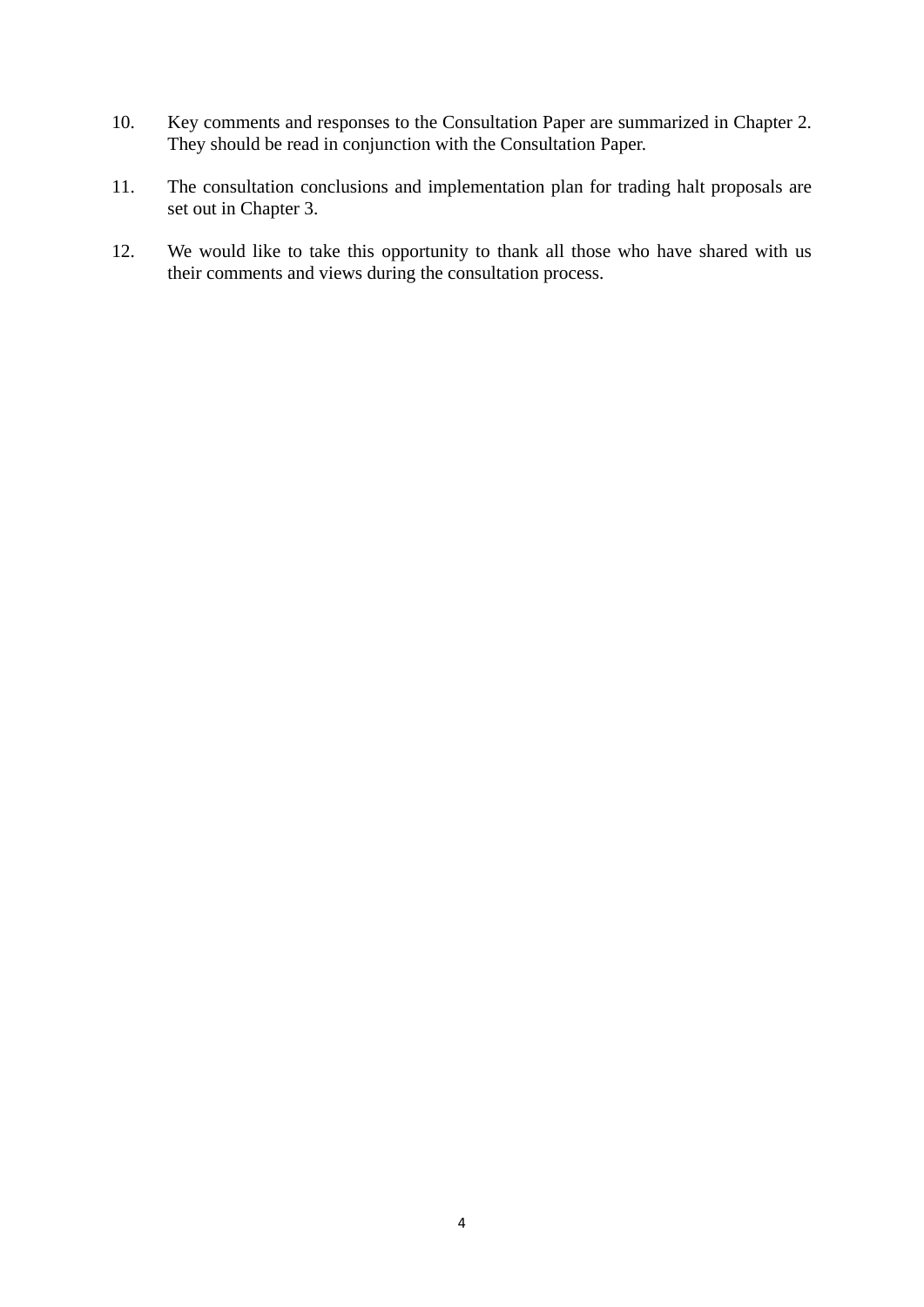# **CHAPTER 2: COMMENTS AND RESPONSES**

- 13. We received majority support from the market to allow a listed issuer's II announcements to be released during the Exchange's trading hours subject to a trading halt.
- 14. For consultation questions related to secondary market trading arrangements (i.e. *Consultation Questions 11 to 17* below), many respondents who are mainly listed issuers chose not to provide comments to some or all of these questions. There were only 6 out of 22 listed issuers who responded to all these seven questions.
- 15. We set out respondents' key comments and our responses below.

## **Publication of II announcements during trading hours**

16. We consulted on our proposals whether we should adopt a model without a halt in trading *(Consultation Question 1)* or with a short trading halt *(Consultation Question 2)* after the release of II on the HKExnews website during trading hours. As these two consultation questions and most of the comments received on them are related, we will discuss and address them together.

## Comments received

- 17. A majority of respondents (71%) agreed that we should not adopt a model allowing the release of II during trading hours without a trading halt (i.e. the UK model). Only 9% supported the UK model whilst 20% neither agreed nor disagreed but offered comments. (*Consultation Question 1*).
- 18. As for *Consultation Question 2* which proposed the publication of II announcements on the HKExnews website during trading hours subject to a short trading halt, 80% of respondents agreed with this proposal whilst 3% disagreed, and 17% neither agreed nor disagreed but offered comments.
- 19. The main comments received to support the publication of II announcements on the HKExnews website during trading hours subject to a short trading halt are:
	- (a) the retail investor base of the Hong Kong stock market is relatively large and the adoption of a trading halt would provide time for investors to digest the contents of the published II announcement, leading to a much fairer and more orderly market; and
	- (b) the proposal can facilitate timely dissemination of inside information, reducing the duration of suspension and providing flexibility for investors to respond quickly.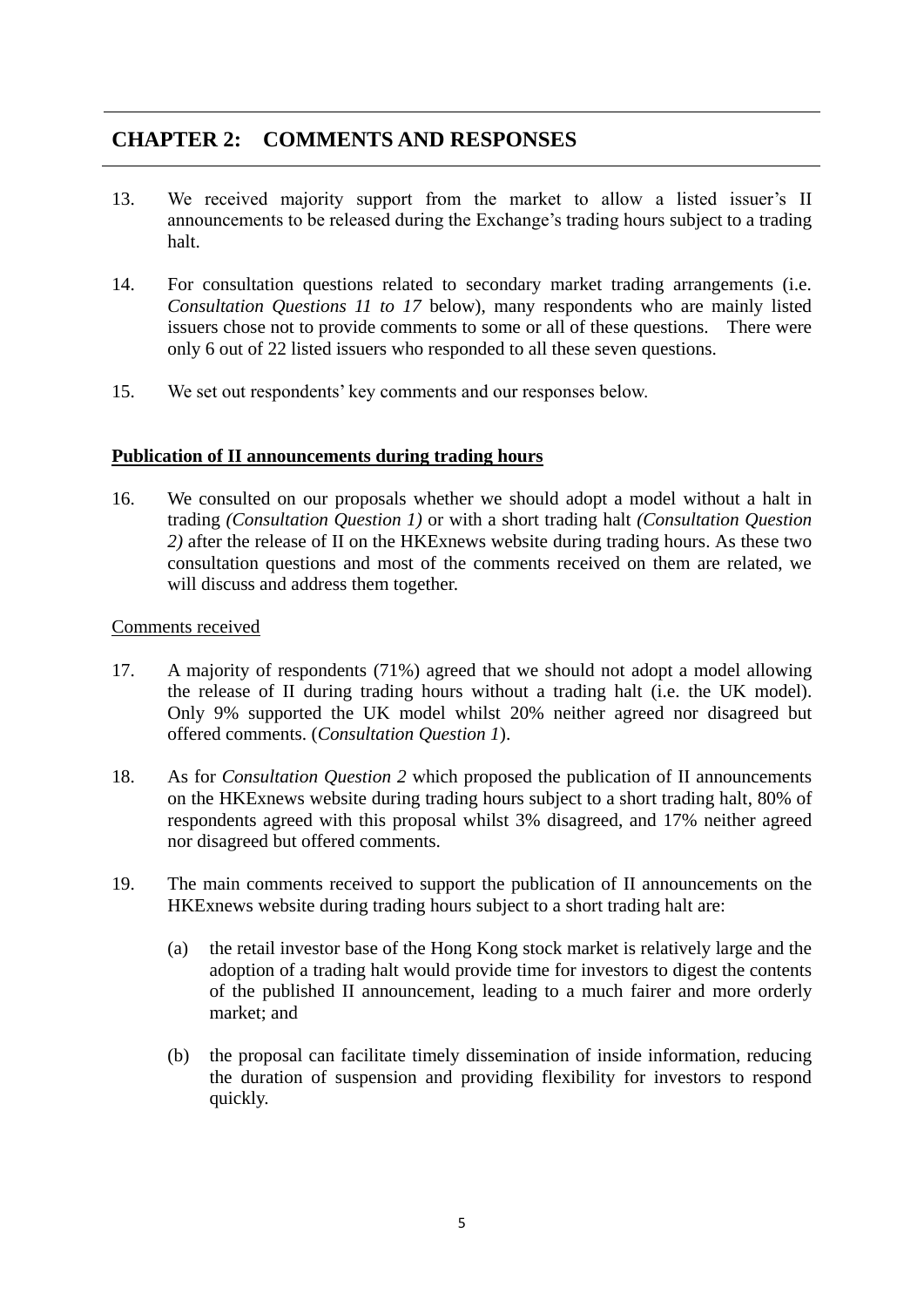- 20. One respondent<sup>4</sup> was of the view that Hong Kong should follow the practices of the majority of overseas markets to adopt a model with a halt in trading after the release of II during trading hours. It would be a step too big for Hong Kong to quickly jump to adopt the model in the UK, whose investors are predominantly institutional investors. The relatively large number of retail investors in Hong Kong need time to get access to and digest the II news, or to obtain advice from their brokers. A trading halt is thus required.
- 21. A few respondents<sup>5</sup> supported the UK model. The main reasons are:
	- (a) this does not seem to be a problem in the case of those issuers dually listed on the London Stock Exchange as well as the HKEx. They have waivers to publish II on the HKEx during trading hours without a trading halt;
	- (b) timely disclosure along with continuous trading without trading halts is the most transparent and least disruptive to the Hong Kong market and is consistent with the general international capital markets development trend;
	- (c) for issuers with multiple listings, trading halts would deny Hong Kong investors' the opportunity to trade while the same securities are traded continuously in other markets. This would result in disadvantage to the Hong Kong shareholders;
	- (d) in respect of secondary listed issuers, the Exchange should ensure that its policy on trading halts after the release of II takes account of the regulatory requirements of the issuer's home jurisdiction where it has its primary listing. It is important that disclosure of II occurs near simultaneously on the listed issuer's primary and secondary listing venues; and
	- (e) all shareholders of listed companies should (as far as practicable) receive information at the same time and be able to act on such information on an equal basis.
- 22. Some respondents neither agreed nor disagreed the proposals but they offered the following comments:
	- (a) four respondents<sup>6</sup> suggested that listed companies should have the option of releasing II without a trading halt or requesting a trading halt before the release of II;
	- (b) one respondent<sup>7</sup>, whilst agreeing with the proposal to implement a trading halt, suggested that selected companies should be allowed to adopt the UK model (i.e. without trading halt) as an additional option. The Exchange can then review the experience gained and determine whether to promote the UK model in Hong Kong; and

<sup>&</sup>lt;sup>4</sup> This comment was raised by an issuer.

<sup>&</sup>lt;sup>5</sup> These comments were mainly received from issuers, including 2 secondary listed issuers.

<sup>&</sup>lt;sup>6</sup> This comment was mainly raised by 4 issuers belonging to the same group.

 $\frac{7}{7}$  This comment was raised by a professional body.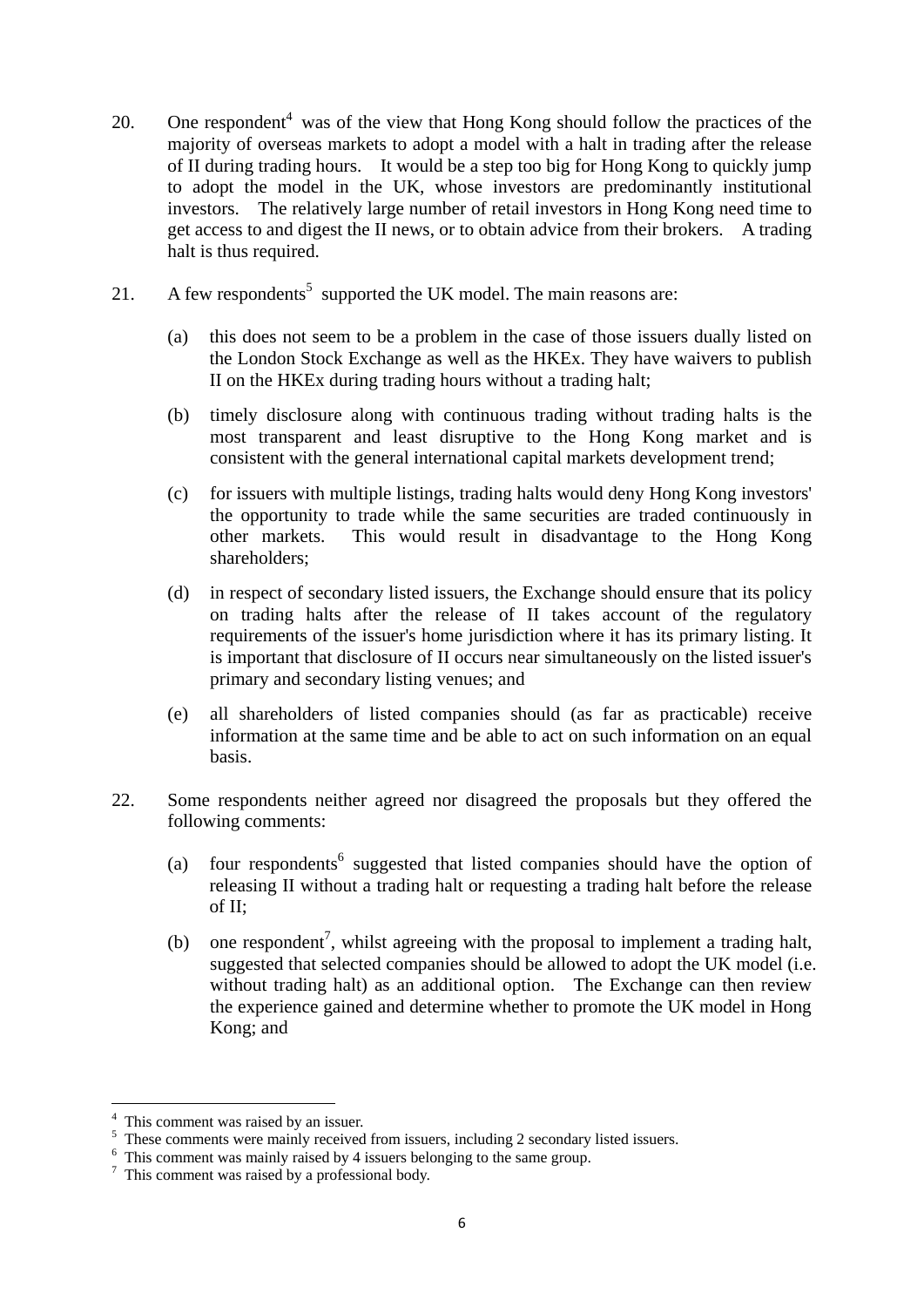$\text{(c)}$  one respondent<sup>8</sup> commented that for dually listed issuers, Hong Kong investors can be disadvantaged if they are unable to transact following a II announcement while trading is ongoing in another market. As such, if a pause in trading is deemed to be required as a market practice in Hong Kong, that pause should be as short a period as possible.

## Our response

- 23. We are encouraged by the majority support of respondents on the proposal of allowing the publication of II announcements on the HKExnews website during trading hours subject to a short trading halt. We believe that the proposal will allow II announcements to be adequately disseminated and assessed by the market in a timely manner. This will also bring Hong Kong in line with international market practices.
- 24. We also believe the consistent application of trading halt to all listed companies can avoid confusion for investors and market participants. Waiver requests from dually listed companies will be handled by the Exchange on a case by case basis.

## Conclusion

25. We will implement the proposal of allowing the publication of II announcements on the HKExnews website during trading hours subject to a short trading halt.

## **Maximum period for trading halts**

26. We consulted on our proposal that the maximum period for which a trading halt may be granted is two trading days. If the issuer fails to publish the II announcement by the end of the following trading day, the trading halt will lapse and its status will be changed to "suspension" automatically. *(Consultation question 3)*

## Comments received

- 27. 60% of respondents supported the proposal whilst 19% neither agreed nor disagreed with no particular view on the maximum period for trading halts.
- 28. 21% disagreed with the proposal but their views were diverse:
	- (a) a few respondents<sup>9</sup> expressed that the trading halt should not be more than one trading day to avoid market confusion;
	- (b) two respondents<sup>10</sup> suggested that the maximum limit should be half a day and thereafter, it should be a suspension;

<sup>8</sup> This comment was raised by an issuer.

<sup>&</sup>lt;sup>9</sup> This comment was raised by Exchange Participants, a broker association and an industry association.

<sup>&</sup>lt;sup>10</sup> This comment was raised by issuers.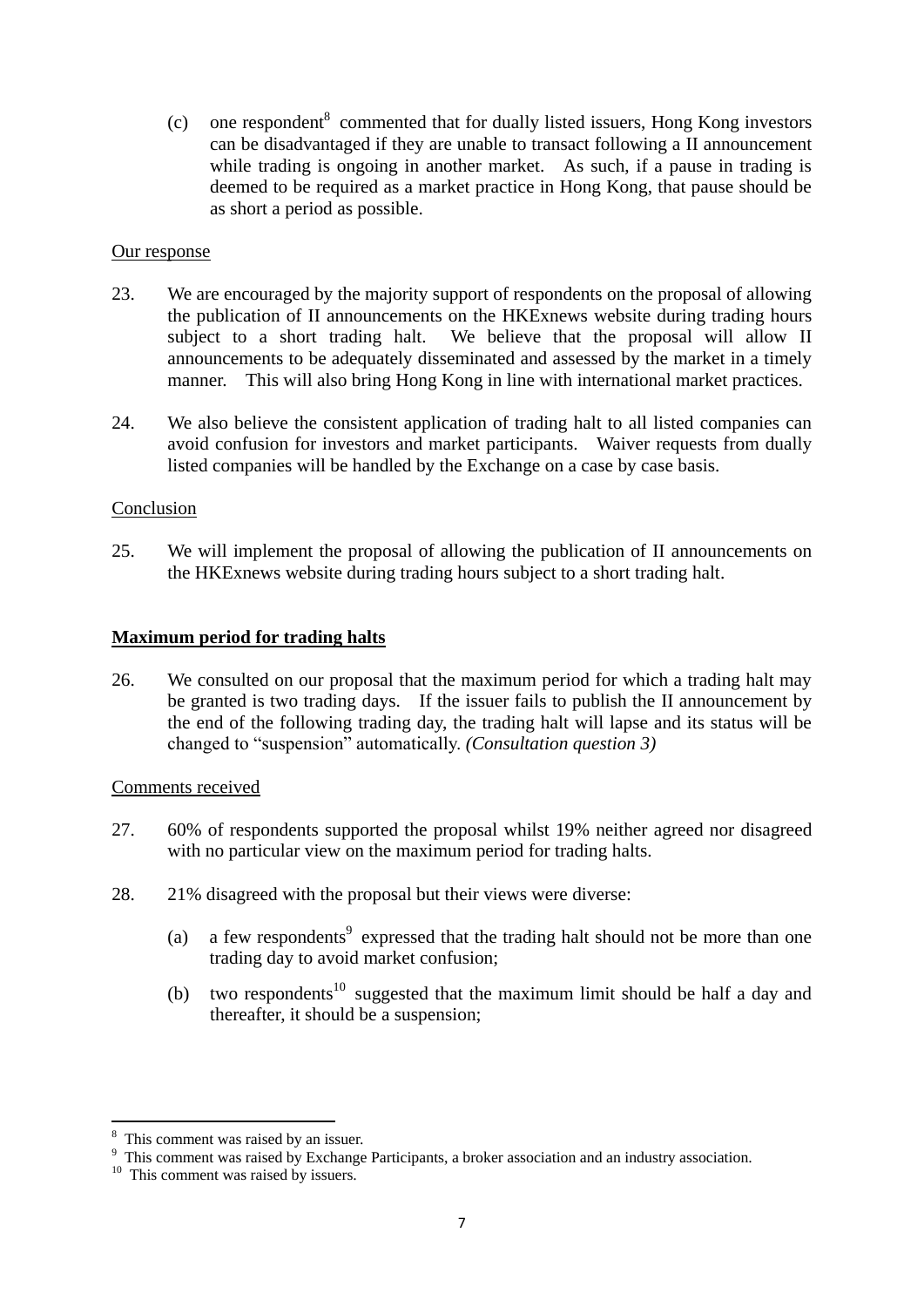- (c) one respondent<sup>11</sup> suggested a maximum of 30 minutes whilst one<sup>12</sup> suggested it should be as short as possible;
- (d) one respondent<sup>13</sup> considered two days may not be sufficient for preparation of some types of II announcements; and
- (e) one respondent<sup>14</sup> suggested the time period of the halt can last until the announcement is published.

- 29. The maximum period of two trading days is set with reference to the fact that sufficient lead time should be provided to listed issuers to seek their board members' approval on the publication of II announcements, particularly for issuers whose board members are overseas or may not be available immediately.
- 30. As explained in paragraphs 51 and 52 of the Consultation Paper, around 60 per cent of suspensions lasted for two trading days in 2011. HKEx also reviewed overseas market practices. In Australia and Singapore, the maximum period for which a trading halt may be granted is two trading days and three trading days respectively.

#### Conclusion

31. We will therefore adopt the proposal.

## **Results announcements**

32. We consulted on our proposal that results announcements should be published during the existing publication windows (i.e. outside trading hours) as far as possible. *(Consultation Question 4)*

## Comments received

- 33. 67% of respondents supported the proposal that results announcements should be published during the existing publication windows. The main reasons given are:
	- (a) the proposal will minimize interruptions to trading and provide sufficient time for investors to digest the information; and
	- (b) since the publication of results announcements are planned and scheduled (issuers are required to publish their board meeting dates at least seven clear business days in advance), no trading halt or suspension should be required.

 $11$  This comment was raised by an issuer.

<sup>&</sup>lt;sup>12</sup> This comment was raised by an issuer.

<sup>&</sup>lt;sup>13</sup> This comment was raised by an issuer.

 $14$  This comment was raised by an issuer.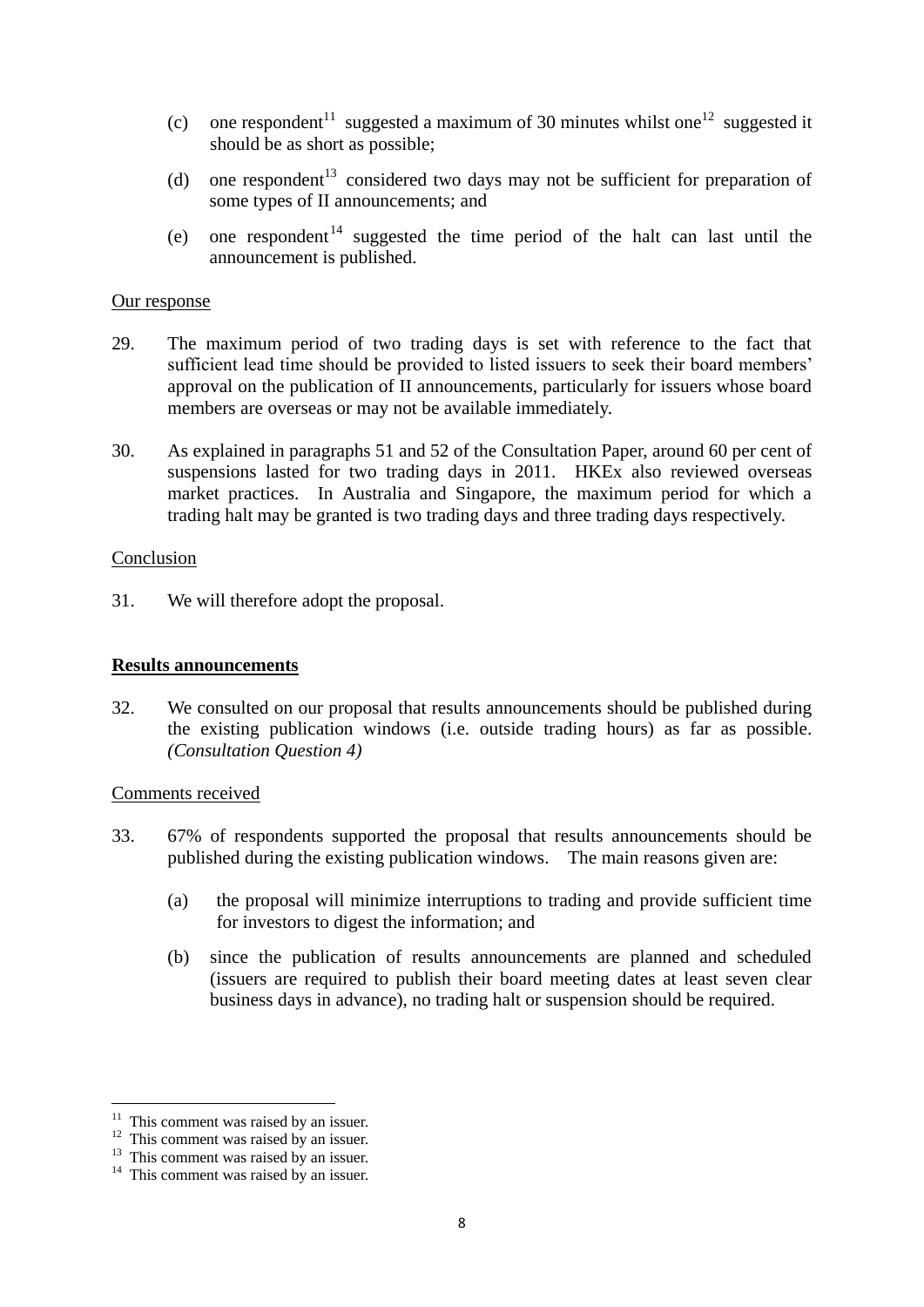- 34. 19% disagreed with the proposal with the following comments:
	- (a) listed issuers should be encouraged to publish promptly irrespective of the type of announcements. If the regime is to allow publication of announcements during trading hours, there is no reason why all announcements cannot be treated the same way;
	- (b) for secondary listed issuers, the release of results should primarily be driven by market practice and requirements in its primary listing venue. Generally results are II. The issuer therefore has an obligation to release its results in Hong Kong simultaneously with their release in London; and
	- (c) listed issuers should be provided with the choice whether to release the result announcements during trading hours or outside trading hours.

- 35. We welcome the broad support for our proposal that results announcements should be published during the existing publication windows as far as possible.
- 36. As mentioned in paragraph 54 of the Consultation Paper, the Exchange may grant a trading halt for the publication of results announcement if it is justified by the issuer. This is consistent with the general principle that interruptions to trading should be kept to a minimum and only permitted in order to maintain an orderly and informed market.

## Conclusion

37. We will adopt the proposal.

## **Non-II announcements**

38. We consulted on our proposal that the existing arrangement for non-II announcements<sup>15</sup> to be published outside trading hours should remain unchanged. *(Consultation Question 5)*

## Comments received

-

39. A majority of respondents (60%) supported the proposal that the non-II announcements should be published outside trading hours. They stated that there is no urgency to publish the non-II announcements during trading hours and investors are familiar with the existing arrangement. In addition, it may cause market confusion if both II and non-II announcements are allowed to be published during trading hours.

<sup>&</sup>lt;sup>15</sup> However, certain categories of announcements can be published during trading hours as well as outside trading hours such as suspension announcements and overseas regulatory announcements. Please refer to Listing Rule 2.07C (4) for details of the exceptions. Under the trading halt regime, there would be no change to these exceptions as set out in the Listing Rules.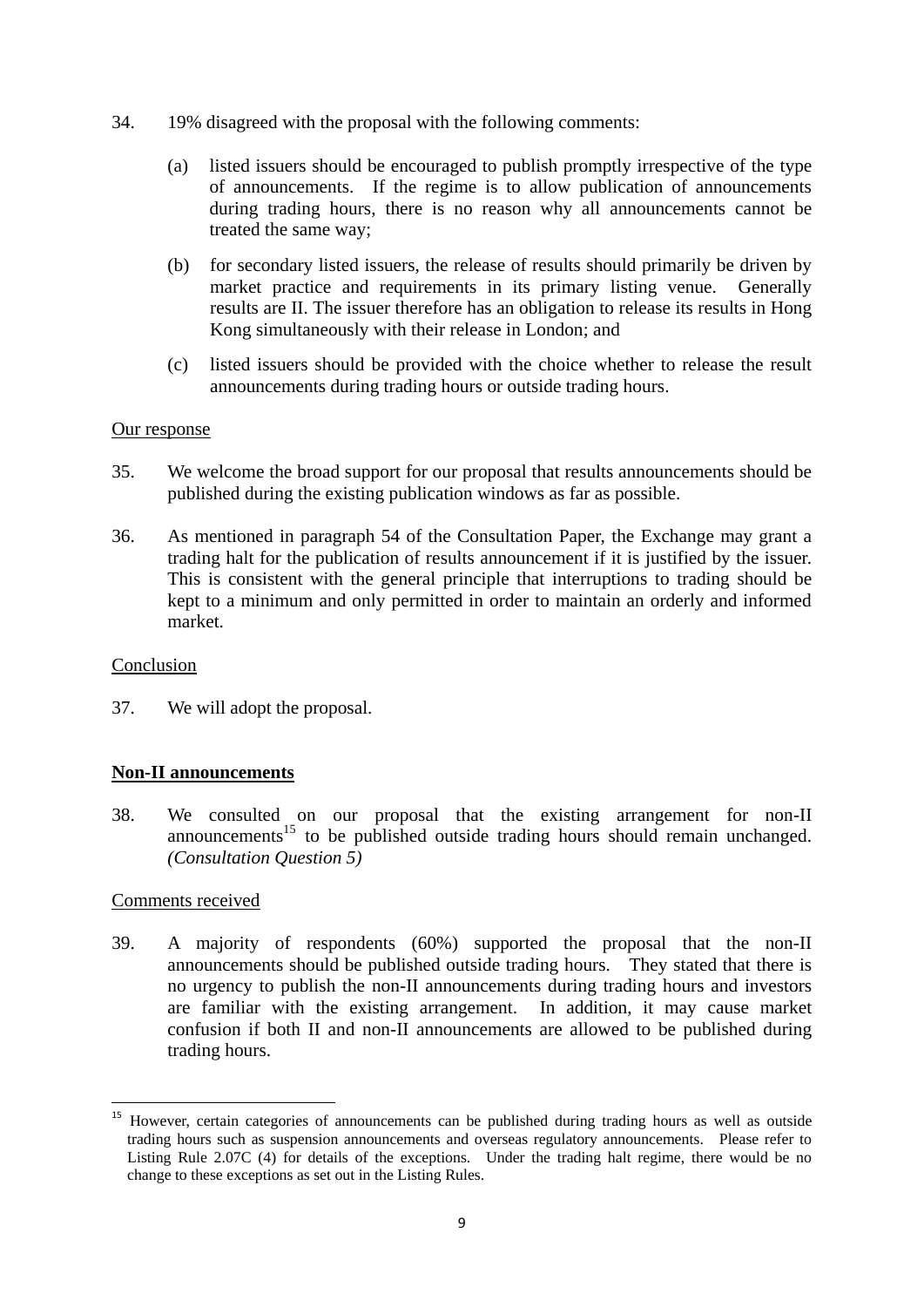40. 21% of respondents not supporting the proposal considered that non-II announcements should be allowed to be published during trading hours since they are not expected to affect the price of the related securities. Other comments received on *Consultation Question 4* also touched on this consultation question; we will not repeat them.

## Our response

- 41. As explained in paragraph 56 of the Consultation Paper, non-II announcements account for a significant number of total announcements published. Some Exchange Participants consulted also indicated that most investors, in particular retail investors are not used to constantly tracking the publication of announcements during trading hours.
- 42. Since trading halts are not required for non-II announcements, there will be a risk when issuers select non-II headline categories for publishing an announcement during trading hours while the content does contain inside information.
- 43. As a prudent measure, the Exchange will review the experience of allowing II announcements to be published during trading hours subject to a trading halt before determining a further course of action.

## Conclusion

44. We will proceed with the proposal.

## **Dually listed issuers on the London Stock Exchange**

45. We consulted on our proposal that the trading halt should not apply to dually listed issuers with waiver obtained for publication of II announcements under Rule 2 of the Disclosure and Transparency Rules of the UK Financial Services Authority. *(Consultation Question 6)*

## Comments received

- 46. A majority of respondents (62%) agreed with this proposal. The main supporting reason was that this would avoid the disadvantages to Hong Kong investors in terms of information access and trading opportunity.
- 47. 14% of respondents did not support the proposal. A few respondents commented that the proposed trading halt arrangement should be applied to all listed issuers; otherwise, it would deprive Hong Kong investors, in particular small retail investors, the chance to digest the news.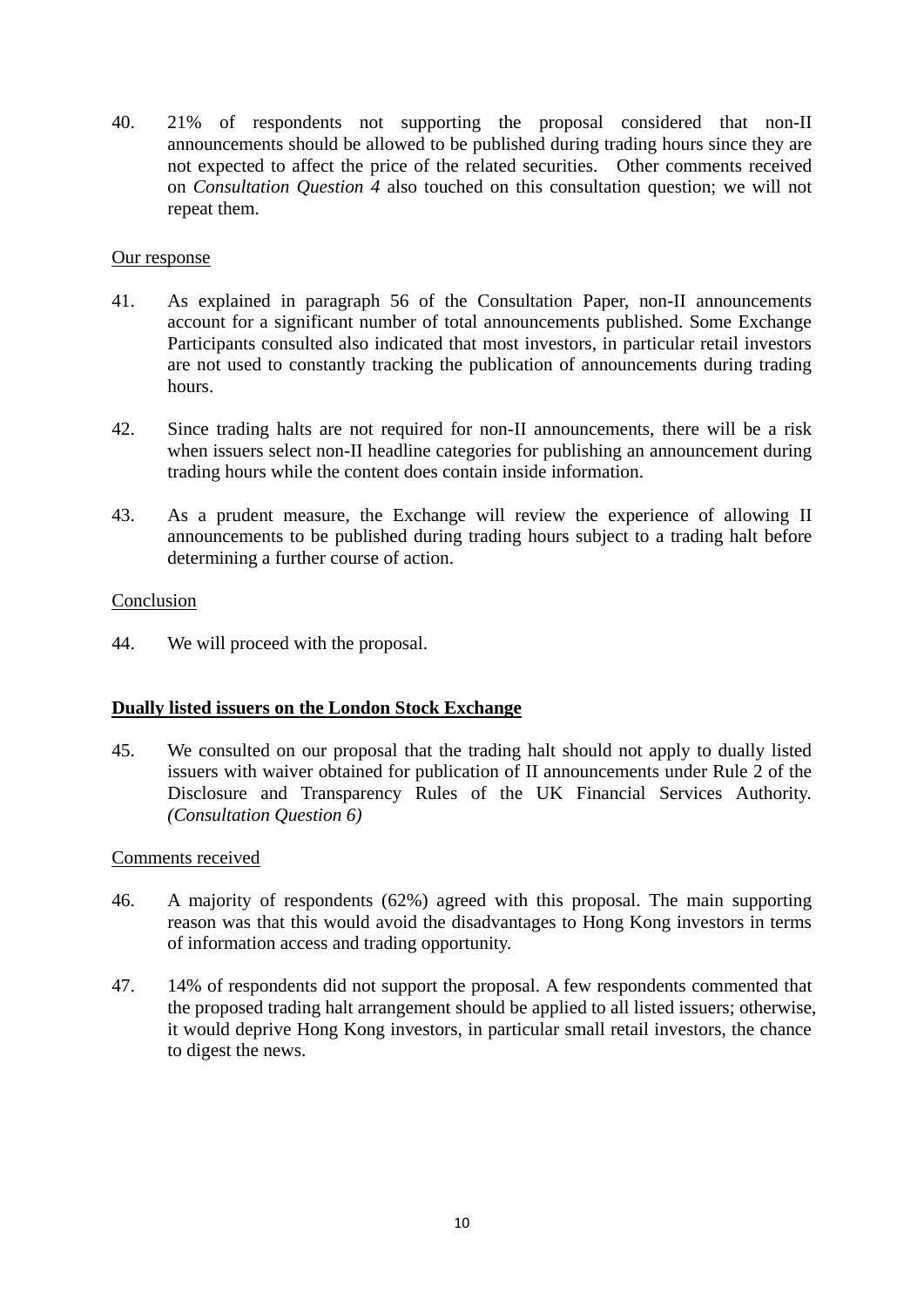48. 24% of respondents neither agreed nor disagreed the proposal. Four respondents<sup>16</sup> had no firm views but commented that if all listed issuers are allowed to have the option of announcing II without a trading halt, there would be a level of playing field between single and dually listed issuers. Other comments received on *Consultation Questions 1 and 2* also touched on this consultation question; we will not repeat them.

## Our response

49. If the trading halt were to be imposed, investors in Hong Kong would be denied the opportunity to trade in the securities of an issuer whilst trading in those securities was taking place in London. Therefore, no trading halt should be put in place in the circumstances as described in our proposal.

## Conclusion

50. We will adopt our proposal.

## **Timing for lifting of trading halts**

- *(i) Minimum duration between publication of announcement and resumption of trading*
- 51. We consulted on our proposal that share trading will resume at least 30 minutes after the II announcement is published by the issuer on the HKExnews website. *(Consultation Question 7)*

## Comments received

- 52. A majority of respondents (59%) agreed with the proposal.
- 53. 24% disagreed with the proposal but with the following suggestions:
	- (a) two respondents<sup>17</sup> suggested that the minimum duration should be 45 minutes whilst seven respondents<sup>18</sup> suggested 60 minutes ;
	- (b) one respondent<sup>19</sup> suggested that the minimum duration should be two hours whilst a few respondents<sup>20</sup> suggested that it should be as short as possible;

 $16$  This comment was raised by 4 issuers belonged to the same group.

<sup>&</sup>lt;sup>17</sup> This comment was raised by a broker association and an individual investor.

<sup>&</sup>lt;sup>18</sup> This comment was raised by an issuer, Exchange Participants, broker associations and an industry association.

<sup>&</sup>lt;sup>19</sup> This comment was raised by a broker association.

 $20$  This comment was raised by an issuer and an industry association.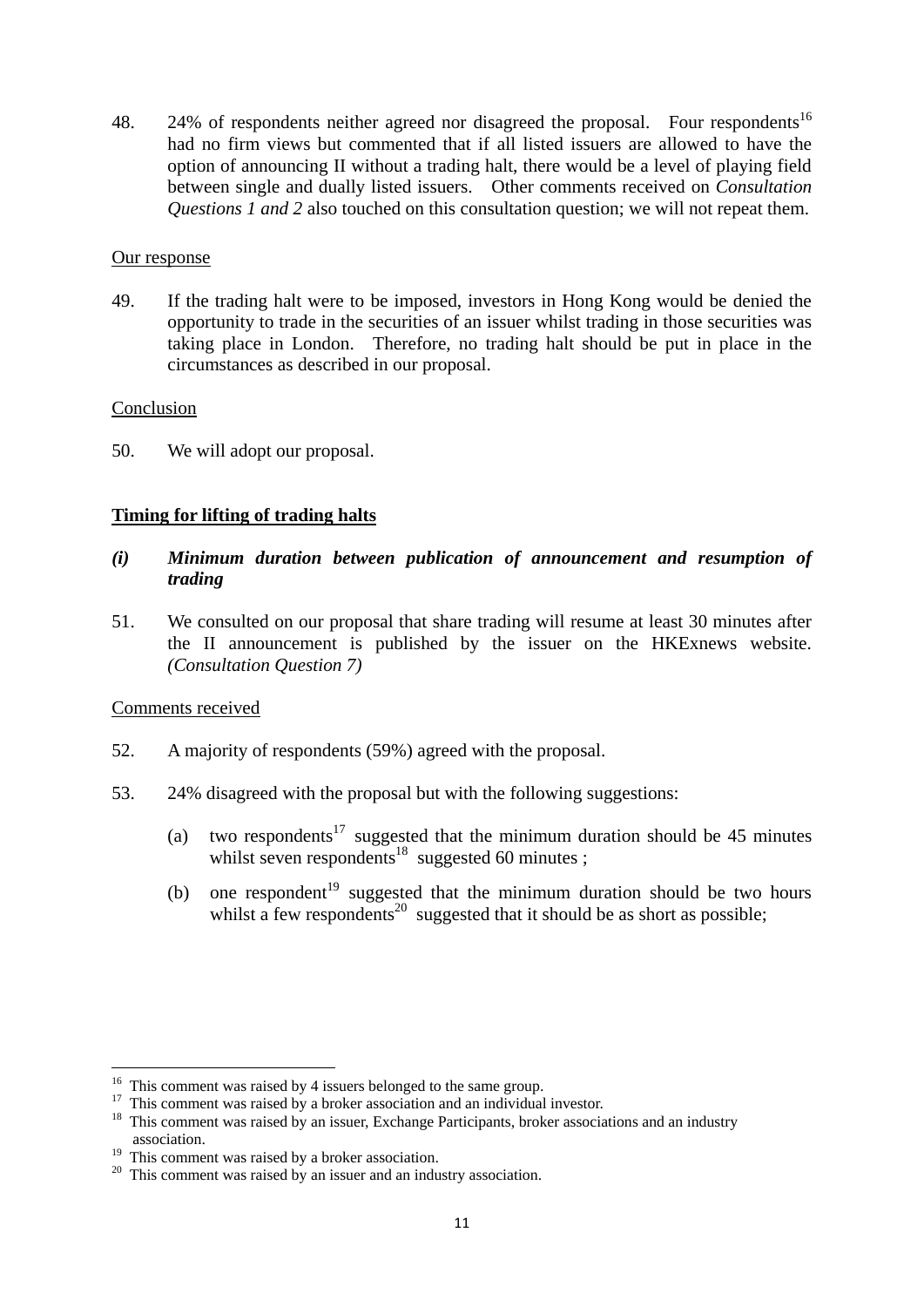- (c) one respondent<sup>21</sup> indicated that the minimum period for a trading halt should depend on the complexity of the II announcement whilst one respondent<sup>22</sup> suggested to allow the listed issuer to request a longer trading halt for a complicated announcement; and
- (d) one respondent<sup>23</sup> suggested that all trading halts and II announcements should only be allowed at any time during the morning trading session. There will be a 60 minutes lunch break which allows the market to digest the II. If trading halts are not lifted when the afternoon session starts, they should continue for the rest of the trading day and be lifted on the next trading day.

- 54. As explained in paragraph 60 of the Consultation Paper, some Exchange Participants consulted during the soft consultation felt that different lengths of trading halts may cause market confusion while a fixed length of trading halts for all II announcements would provide certainty.
- 55. The proposal is consistent with the current information dissemination practice which provides at least 30 minutes (from the close of the publication windows to the commencement of next trading session) to allow investors to digest the information and make informed investment decisions.

## Conclusion

56. We will proceed with the proposal.

## *(ii) Trading resumes at regular intervals*

57. We consulted on our proposal whether trading halts should be lifted at regular intervals on the quarter hour or the half hour. *(Consultation Question 8)*

## Comments received

- 58. A majority of respondents (79%) supported that trading halts should be lifted at regular intervals. 45% of respondents supported trading halts be lifted on the quarter hour whilst 34% supported trading halts be lifted on the half hour.
- 59. 5% of respondents disagreed with the proposal with the following suggestions:
	- (a) one respondent<sup>24</sup> suggested the regular interval should be kept as short as possible;
	- (b) one respondent  $25$  suggested that the trading halt should be lifted at the commencement of the next trading session; and

 $21$  This comment was raised by a professional body.

 $22$  This comment was raised by an issuer.

<sup>&</sup>lt;sup>23</sup> This comment was raised by an Exchange Participant.

 $24$  This comment was raised by an issuer.

 $25$  This comment was raised by an Exchange Participant.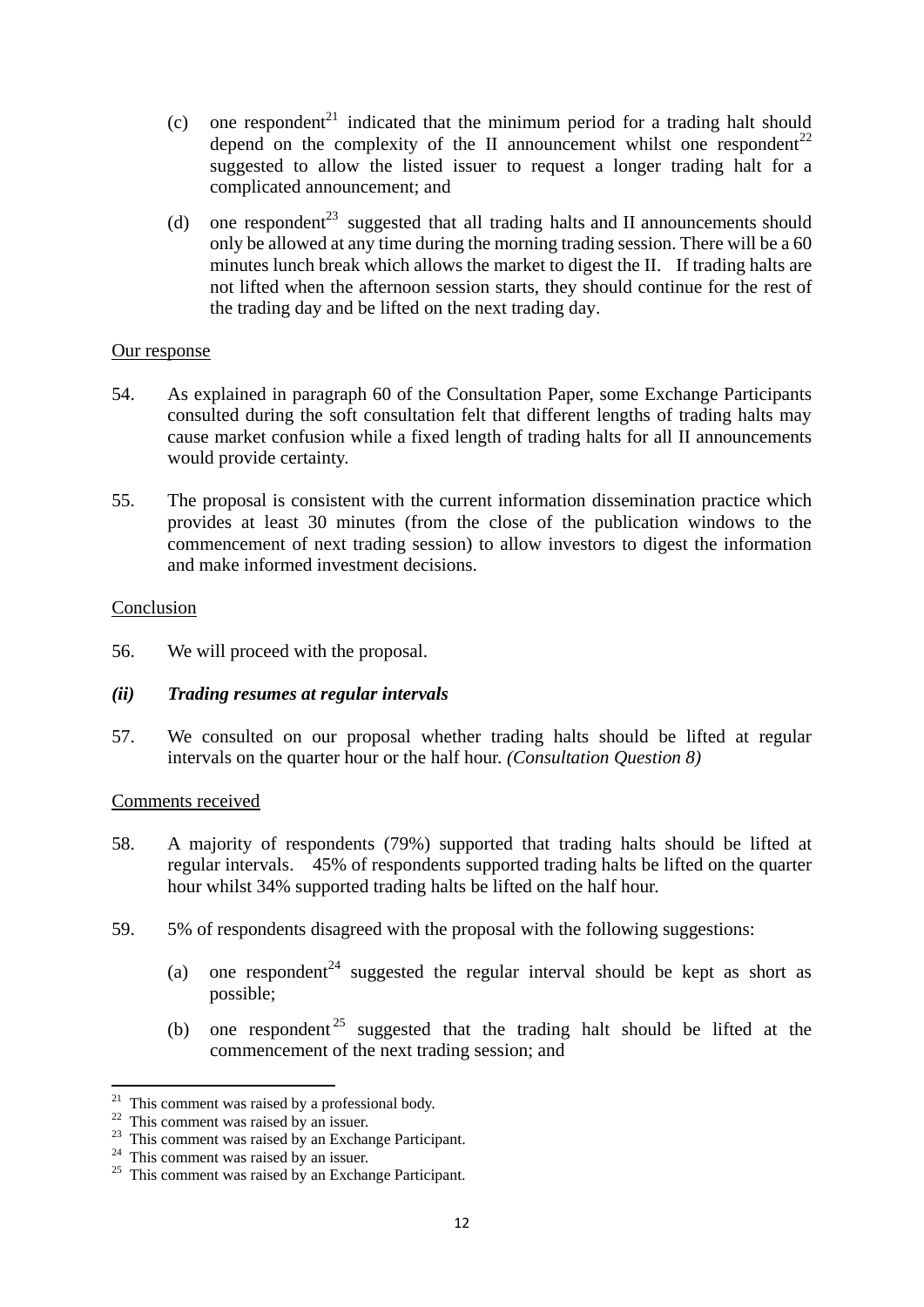(c) one respondent<sup>26</sup> suggested that all trading halts and II announcements should only be allowed in the morning session and lifted when the afternoon session starts, so that the market will not be frequently disturbed by trading halts throughout the trading day.

## Our response

60. As explained in paragraph 61 of the Consultation Paper, for better market awareness and ease of administration, trading resumptions will only take place at regular intervals. Investors would have an expectation and would be able to check at intervals for possible resumptions.

#### Conclusion

61. We will adopt the proposal to lift the trading halts on the quarter hour. As such, trading of securities will resume between 30 minutes and 44 minutes after the publication of II announcement.

## *(iii) Latest time for lifting of trading halts*

62. We consulted on the proposal that there should be at least 30 minutes of trading (including 10 minutes auction session and 20 minutes continuous trading) after lifting of trading halts. *(Consultation Question 9)*

## Comments received

- 63. A majority of respondents (59%) supported that there should be at least 30 minutes of trading after lifting of trading halts. This will provide sufficient time for investors to trade after digesting the contents of II announcement and avoid market volatility.
- 64. 14% of respondents disagreed with the proposal with the following views:
	- (a) three respondents<sup>27</sup>considered that trading halts should be lifted even with 15 minutes left (i.e. 3:45 pm) in order to provide every opportunity for investors to trade within the same day;
	- (b) one respondent<sup>28</sup> suggested a minimum of 60 minutes of trading after lifting of trading halts; and
	- (c) one respondent<sup>29</sup> was of the view that the listed issuer should decide whether to continue to trade if the halt is lifted at a time close to the end of a trading session.

 $26$  This comment was raised by an Exchange Participant.

 $27$  This comment was raised by an issuer, an Exchange Participant and an industry association.

<sup>&</sup>lt;sup>28</sup> This comment was raised by a broker association.

 $29$  This comment was raised by an issuer.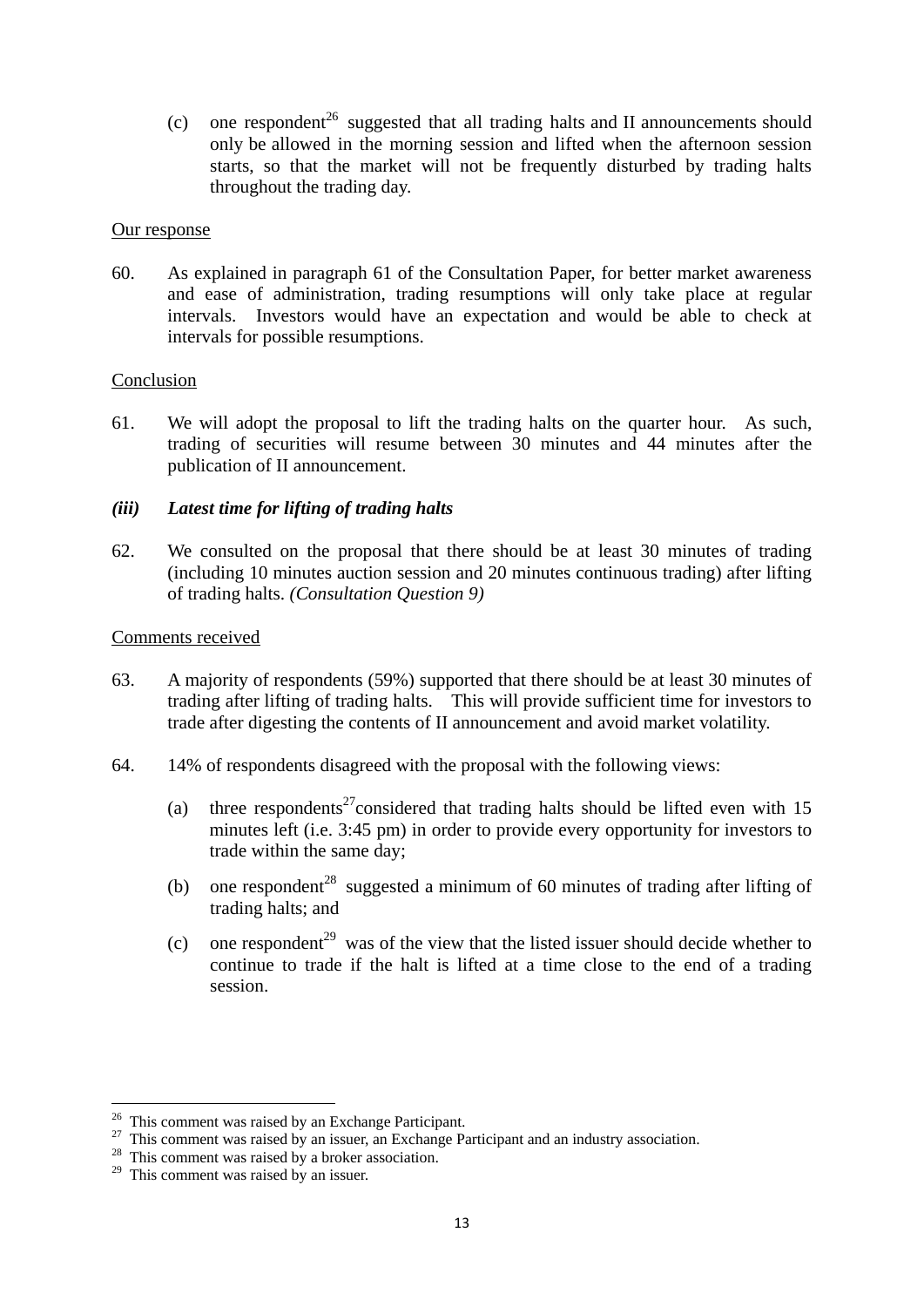65. Taking into account comments received, we believe that there should be at least 30 minutes of trading after lifting of trading halts for investors to trade.

## Conclusion

66. We will adopt the proposal.

## **Notification of trading halt and resumption information**

67. We consulted on the proposal to provide information on those securities that are placed into a trading halt in a separate information page through different Exchange system channels including the HKExnews website. *(Consultation Question 10)*

## Comments received

- 68. Most respondents (85%) supported our proposal to provide information on those securities that are placed into a trading halt in a separate information page.
- 69. A few respondents suggested that the trading halt information should also be disseminated to Exchange Participants via market data feed. In addition, a news alert function should be considered for a separate information page posted on HKExnews website such that investors will not miss any update on trading halt information.

## Our response

- 70. We welcome the broad support for our proposal to provide information on those securities that are placed into a trading halt on a separate information page. We will also consider additional dissemination channels as suggested by respondents to enhance information accessibility by Exchange Participants and investors.
- 71. We will inform market participants on the technical design and arrangements on the dissemination of trading halt information in due course. We will ensure that sufficient lead time will be provided to the market.

## Conclusion

72. We will proceed with the proposal and consider the additional dissemination channels as suggested by respondents.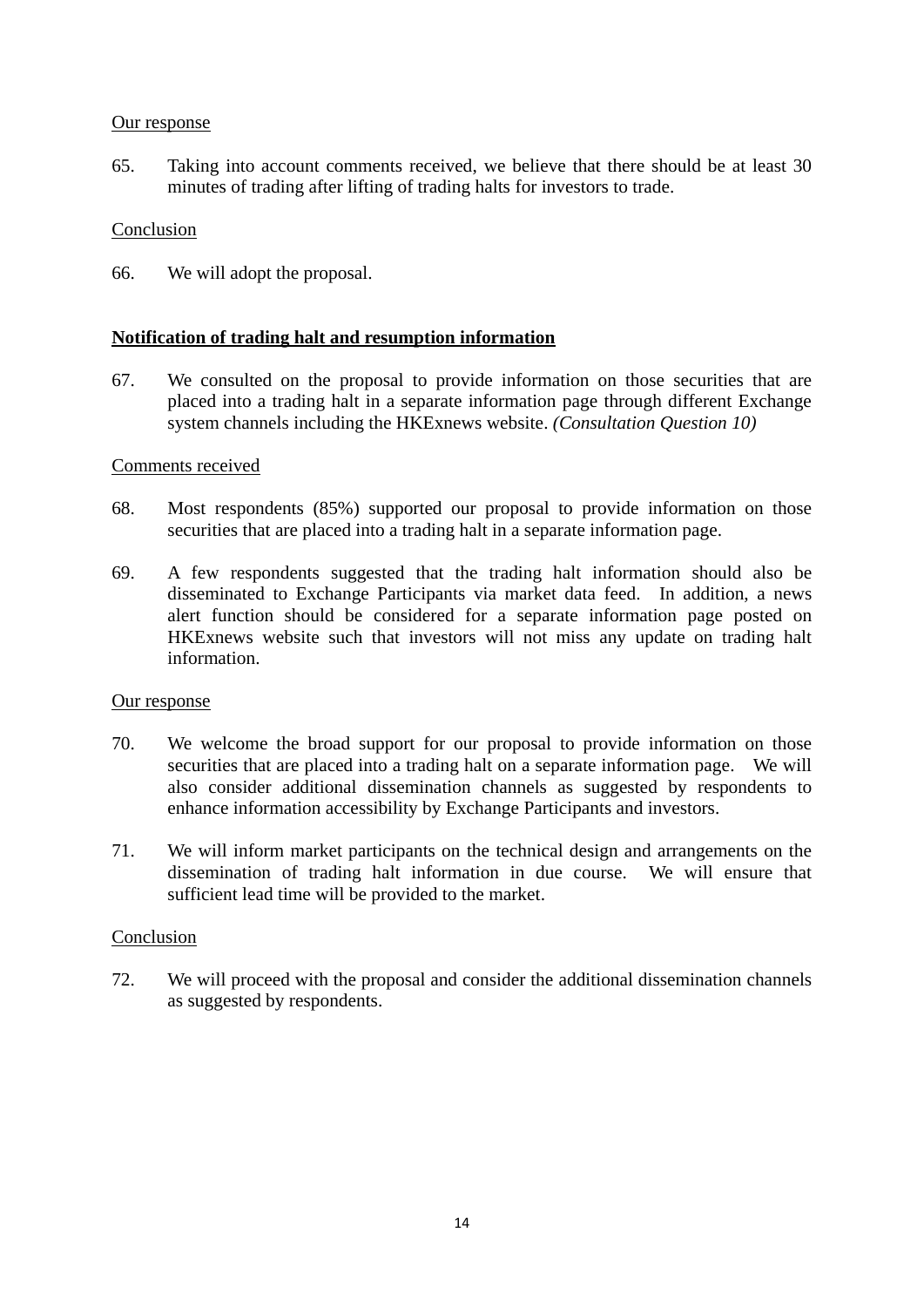## **Trading arrangements**

## *Handling of outstanding orders entered before trading halts*

- 73. We consulted on the proposal that all existing orders for the securities (including associated derivative warrants and callable bull and bear contracts) entered before a trading halt or a suspension are to be cancelled automatically by the Exchange at the time of the halt. *(Consultation Question 11)*
- 74. For stock options and stock futures, we propose the current practice of purging all outstanding orders at the time of suspension shall remain unchanged. *(Consultation Question 12)*
- 75. As these two consultation questions and most of the comments received on them are related, we will discuss and address them together.

## Comments received

- 76. For *Consultation Question 11*, a majority of respondents (69%) agreed with the proposal whilst 7% of respondents disagreed. 24% of respondents neither disagreed nor agreed with the proposal.
- 77. For *Consultation Question 12*, a majority of respondents (69%) agreed with the proposal whilst 3% of respondents disagreed. 28% of the respondents neither disagreed nor agreed with the proposal.
- 78. The majority of respondents who neither disagreed nor agreed with the consultation proposals were listed issuers and they did not have any comment or view.
- 79. Respondents supporting *Consultation Question 11* considered that leaving existing orders in the trading system would be unfair to investors as the order price may not reflect the newly disseminated information.
- 80. Respondents supporting *Consultation Question 12* commented that the proposal is consistent with the treatment of all existing orders of the underlying securities and it is fair to place all investors on an equal footing to react to newly disseminated II. As movement of stock options and futures is highly co-related with the underlying prices, these orders should be purged for the same reason as mentioned above.
- 81. Respondents supporting both proposals all agreed that cancellation of orders would help to maintain a fair and orderly market and to avoid any market disorder.
- 82. Respondents not supporting these proposals were of the view that investors should be allowed to cancel, withdraw or revise orders during the trading halt. In addition, this would cause disruption to investors who need to re-enter the orders when the trading halt is lifted and will lose their original order priorities.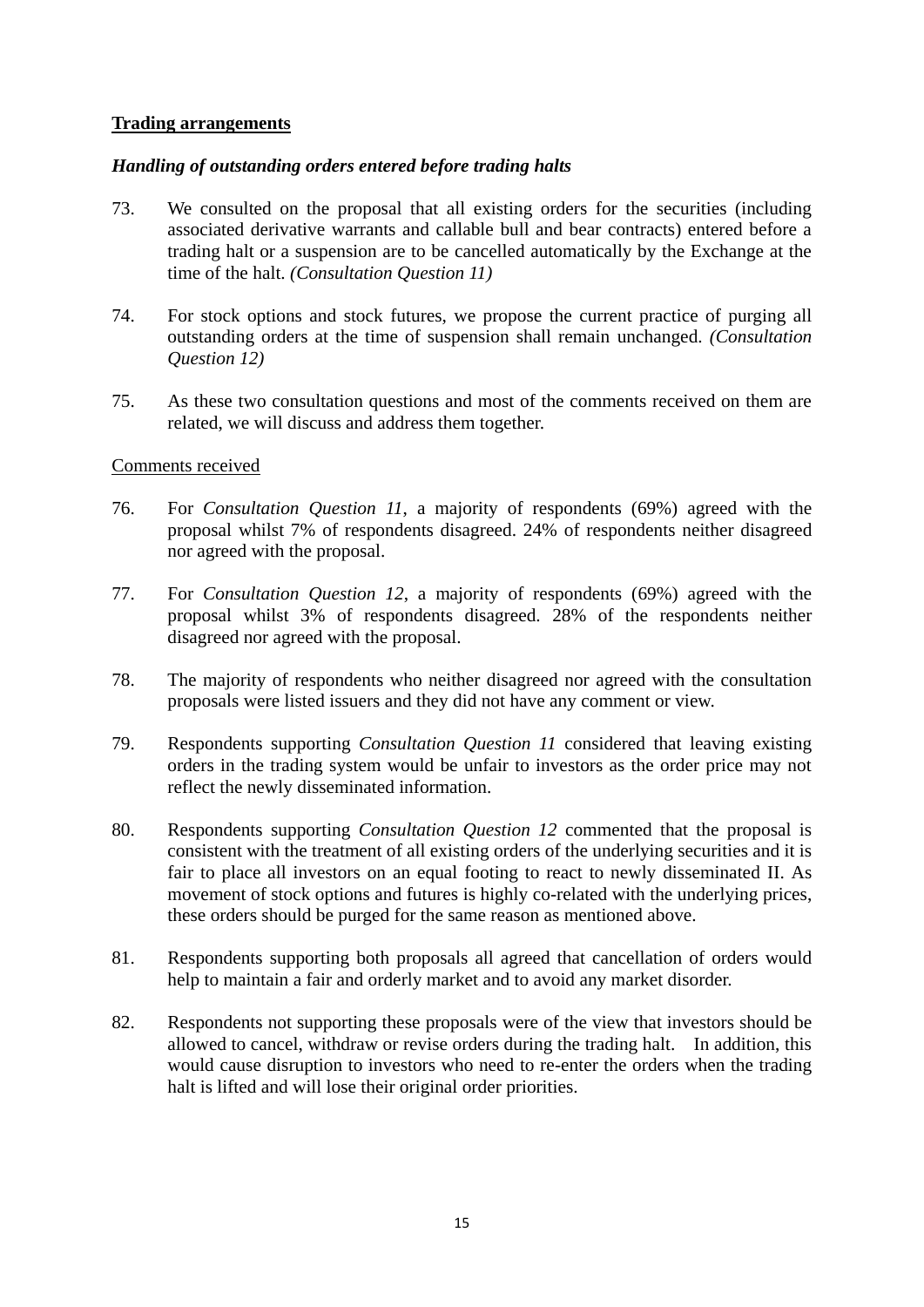83. As explained in paragraphs 65 to 68 of the Consultation Paper, most Exchange Participants consulted during the soft consultation also preferred the Exchange to purge all outstanding orders to put investors on an equal footing. We believe that purging all outstanding orders entered before a trading halt or a suspension would serve as a precautionary measure and it is a simple mechanism to communicate to the investing public to minimize possible market disputes.

## Conclusion

84. We will therefore adopt the proposals.

## **Implementation of mid-session auction**

## *(i) Upon lifting trading halts*

85. We consulted on the proposal to implement a single price auction session lasting for 10 minutes upon lifting of a trading halt following the release of II announcements during trading hours in the securities market. *(Consultation Question 13)* 

## Comments received

- 86. 45% of respondents agreed with the proposal whilst 15% disagreed. 40% of respondents neither disagreed nor agreed and the majority of them were from listed issuers (15 out of 23) and they did not have any comment or view on the proposal.
- 87. Among responses received from Exchange Participants and broker associations, 12 respondents supported our proposal to implement the single price auction whilst 7 respondents disagreed.
- 88. In general, respondents supporting the proposal considered that the proposal is a better way for price discovery upon lifting trading halts.
- 89. Respondents not supporting our proposal had the following comments:
	- (a) four respondents<sup>30</sup> stated that the implementation of single price auction would have significant impact on market operations and create substantive changes to brokers' systems and operations. Two of them were also of the view that the proposed 10-minute auction period is too short and we should consider adopting a 20-minute period which aligns with the existing duration in the pre-opening session;
	- (b) two respondents<sup>31</sup> were concerned that the Exchange's auction mechanism is easy to manipulate; and

 $30$  This comment was raised by Exchange Participants and an industry association.

<sup>&</sup>lt;sup>31</sup> This comment was raised by broker associations.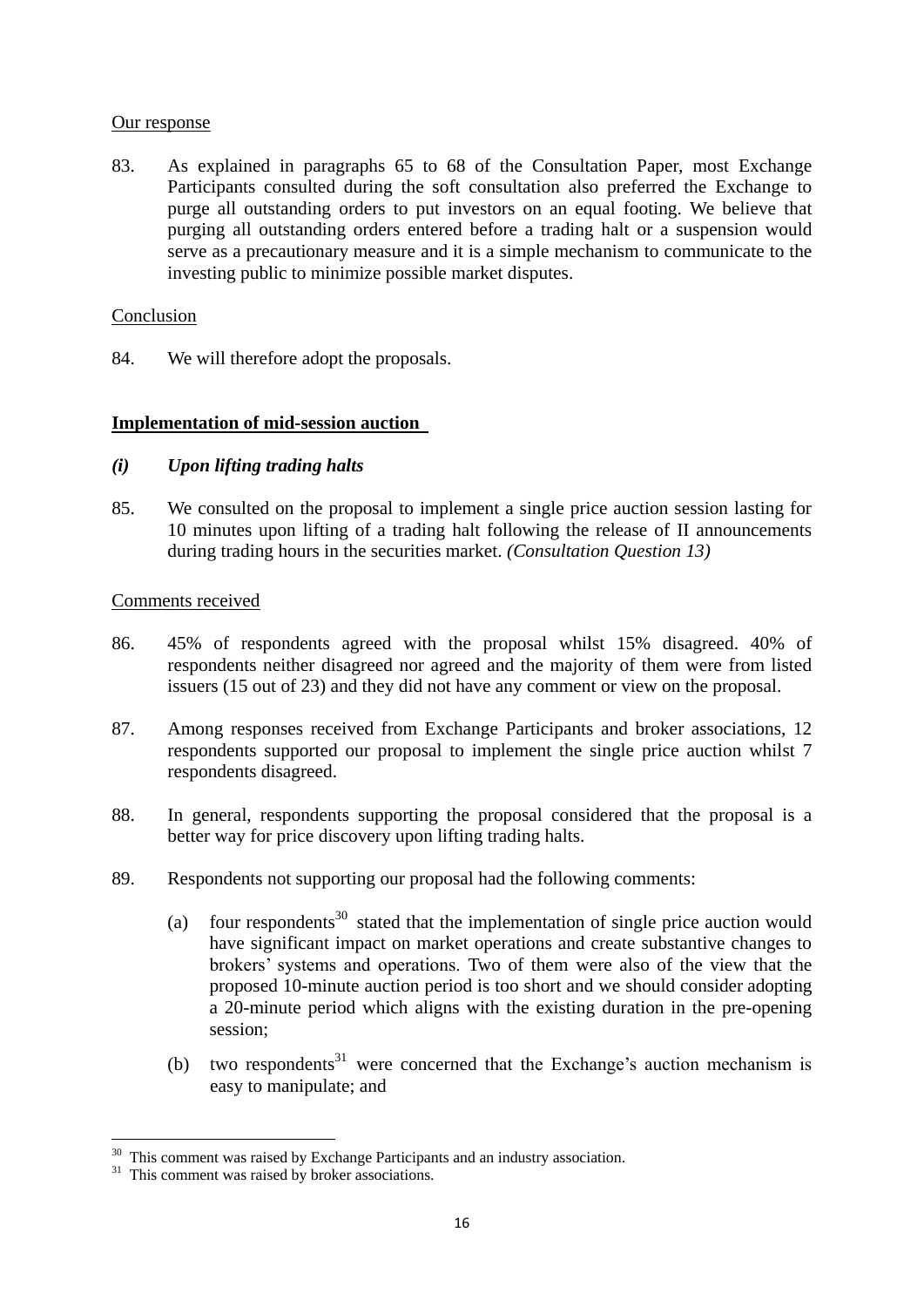- (c) three respondents  $32$  were expressed that there was no need to have a mid-session auction. It would be much simpler to resume continuous trading upon lifting of the trading halt.
- 90. One respondent<sup>33</sup> which neither disagreed nor agreed with our proposal commented that the implementation of single price auction should depend on the liquidity of the securities. Whilst the respondent agreed with the benefit of having a single price auction for price discovery, it was of the view that the price of illiquid securities may easily be manipulated under the single price auction mechanism.
- 91. One respondent<sup>34</sup> suggested that there should be no market order (i.e. at-auction order without specified price) for the single price auction session and the auction matching should be randomly conducted.

- 92. In respect to comments and concerns in paragraphs 89 to 91 above:
	- (a) The proposed mid-session auction is in line with overseas market practices where trading usually resumes with a single price auction to determine a fair opening price;
	- (b) the single price auction mechanism upon lifting of a trading halt is adopted because (i) it has been implemented successfully in the pre-opening session and operated smoothly to prevent significant price fluctuation and possible manipulation at the commencement of the morning session since 2002; (ii) market participants including brokers and investors have long been geared to the trading arrangements and operations of the single price auction in the pre-opening session; and (iii) a standardized practice with single price auction for price discovery is easy to be adopted and digested by market participants, thus reducing market confusion;
	- (c) as mentioned in paragraph 36 of the Consultation Paper, there were 483 issuer suspensions in 2011 (i.e. on average two issuers were suspended daily). We believe that the proposed 10-minute duration for the halted securities is sufficient versus a 30-minute duration for the whole securities market in the existing pre-opening session;
	- (d) as pointed out in paragraphs 85 and 87 of the Consultation Paper, the implementation of a mid-session auction would incur significant system changes to market participants and the Exchange. To achieve better synergy, we will coordinate the system changes arising from the implementation of trading halts together with the upcoming Exchange's major system initiatives to minimize the testing efforts required by market participants where practicable; and
	- (e) we understand the concerns that have been expressed. Accordingly, sufficient lead time will be provided to the market to ensure smooth implementation.

 $32$  This comment was raised by a broker association, an Exchange Participant and an individual investor.

 $33$  This comment was raised by a broker association.

<sup>&</sup>lt;sup>34</sup> This comment was raised by an Exchange Participant.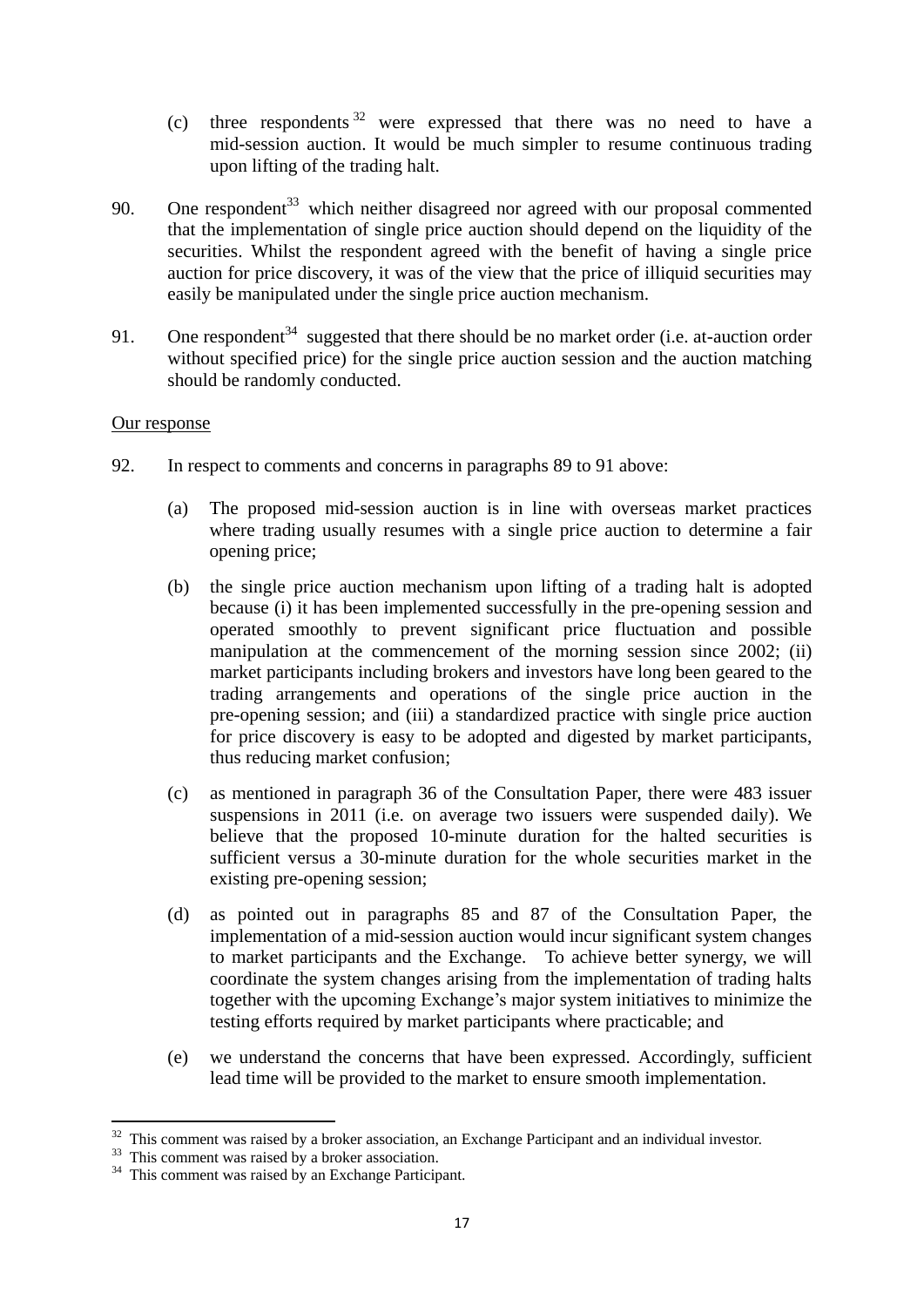## Conclusion

93. We will therefore adopt the proposal.

## *(ii) Upon lifting a trading halt at the commencement of afternoon trading session*

94. We consulted on the proposal to implement a single price auction session to trading resumption at the commencement of the afternoon trading session upon lifting of a trading halt, following the release of II announcements during the lunch publication window. *(Consultation Question 14)*

## Comments received

- 95. 43% of respondents agreed with the proposal whilst 17% disagreed. 40% of respondents neither disagreed nor agreed and the majority of them were from listed issuers (15 out of 23) who did not have any comment or view on the proposal.
- 96. Comments received on this consultation question also related to *Consultation Question 13*. We will not repeat them.

## Our response

97. Our responses are set out in paragraph 92 above.

## Conclusion

- 98. We will adopt the proposal.
- *(iii) No trading halt request*
- 99. We consulted on the proposal to apply a single price auction session at the commencement of the afternoon trading session after the release of a II announcement during the lunch publication window. In this case, there is no halt in trading the securities before the lunch break. *(Consultation Question 15)*

## Comments received

- 100. 34% of respondents agreed with the proposal whilst 28% disagreed. 38% of respondents neither disagreed nor agreed and the majority of them were from listed issuers (15 out of 22) who did not express any comment or view on the proposal.
- 101. Whilst we received overall support from respondents on the proposal, views obtained from Exchange Participants and broker associations were diverse. Among them, 8 respondents supported our proposal to implement the single price auction while 11 respondents did not support it.
- 102. Respondents supporting our proposal considered a single price auction can facilitate price discovery following the release of II announcements. Therefore, irrespective of any occurrence of a trading halt or a suspension, it should apply at the commencement of the afternoon trading session.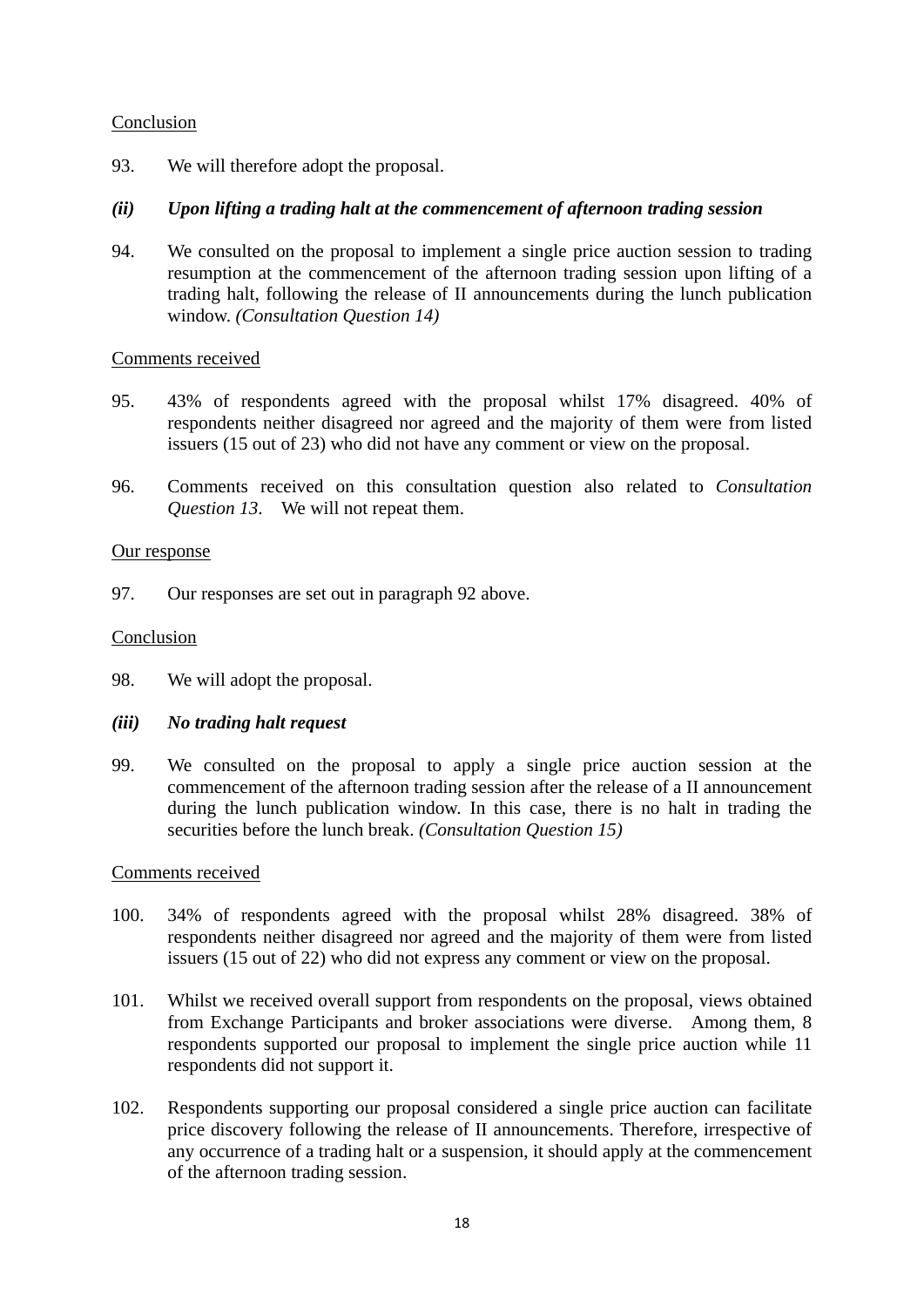103. Respondents not supporting our proposal expressed that there is no need for a single price auction since there is no halt in trading the securities. They were of the view that the current practice to resume continuous trading at the commencement of the afternoon trading session is adequate and acceptable. Any changes to the existing trading arrangements should be avoided under this circumstance.

#### Our response

104. Having considered arguments put forward in the consultation, we continue believe that applying a single price auction would facilitate price discovery following the release of II. By adopting a consistent practice (irrespective of any occurrence of a trading halt or a suspension), this would also minimize market confusion when trading resumes at the commencement of the afternoon trading session after the release of II in the lunch publication window.

#### Conclusion

- 105. We will therefore proceed with the proposal to apply a single price auction session at the commencement of afternoon trading session following the release of a II announcement by an issuer during the lunch publication window. All outstanding orders entered before the lunch break in relation to that issuer's II will be purged.
- 106. As supported by respondents in *Consultation Question 11,* cancellation of outstanding orders would help to maintain a fair and orderly market and to avoid any market disorder. Therefore, by adopting a consistent arrangement under this consultation proposal, all outstanding orders will be cancelled automatically by the Exchange following the release of II in the lunch publication window.

## *(iv) Single price auction not apply to stock options and stock futures*

107. We consulted on the proposal that a single price auction will only apply to securities traded in the securities market (e.g. underlying stock, associated derivative warrants, callable bull and bear contracts, etc.) but not to the Exchange's stock options / futures market. *(Consultation Question 16)*

## Comments received

- 108. 43% of respondents agreed with the proposal whilst 14% disagreed. 43% of respondents neither disagreed nor agreed and the majority of them were from listed issuers (16 out of 25) who did not express any comment or view on the proposal.
- 109. A few respondents disagreed with the proposal with the following views:
	- (a) three respondents stated that the implementation of a single price auction would have a significant impact on market operations and create substantive changes to brokers' systems and operations. (the same comments were raised in *Consultation Question 13*); and
	- (b) three respondents commented that we should not adopt a single price auction.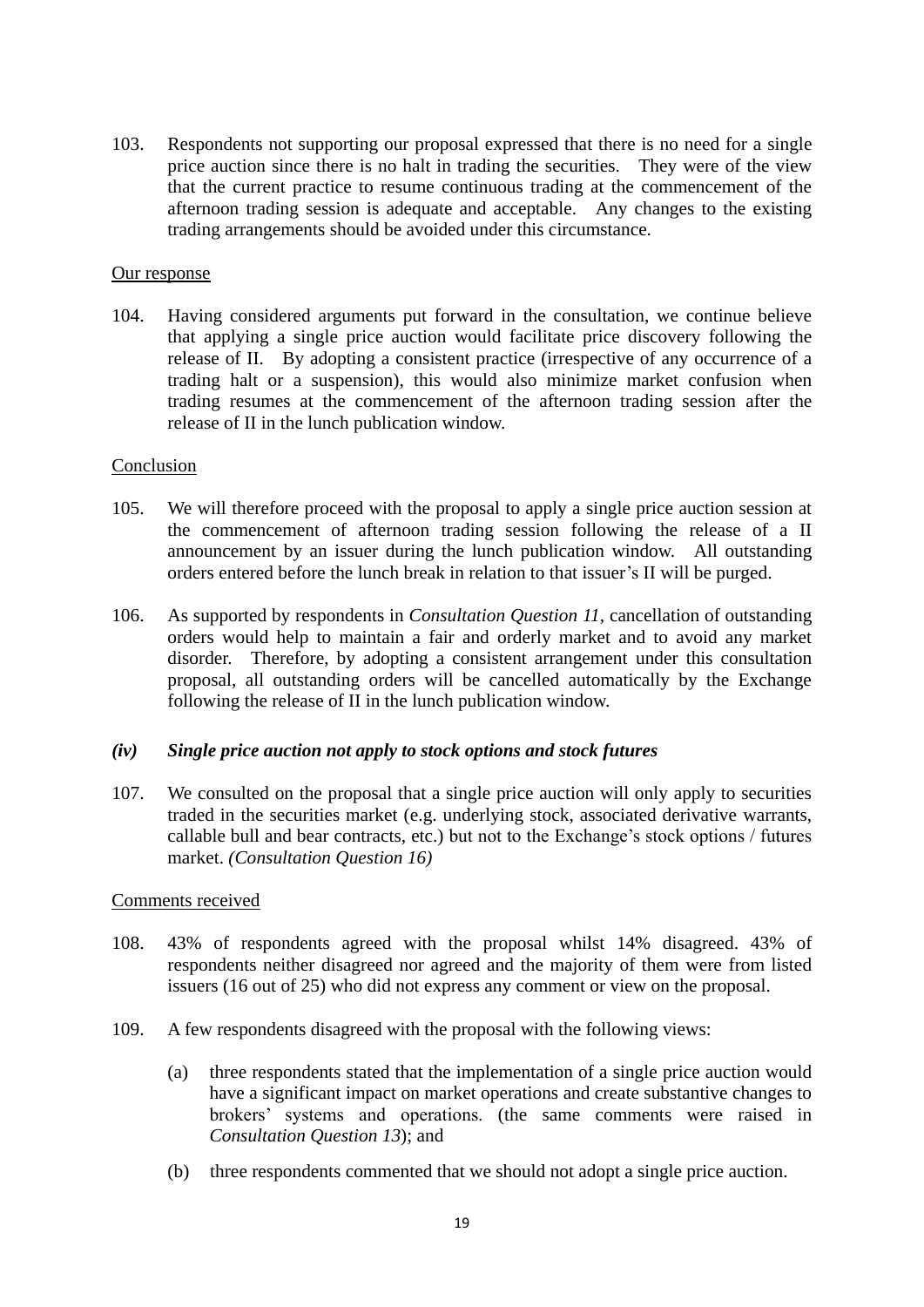110. The proposal is consistent with the existing practice adopted in both Hong Kong and some overseas exchanges.

#### Conclusion

111. We will therefore adopt the proposal.

## *(v) Duration of mid-session auction*

112. We consulted on the proposed duration of the mid-session auction to be 10 minutes, comprising an order input period of 7 minutes and pre-order matching period, order matching period and blocking period of 1 minute each. *(Consultation Question 17)*

#### Comments received

- 113. 36% of respondents agreed with the proposal whilst 17% disagreed. 47% of respondents neither disagreed nor agreed and the majority of them were from listed issuers (15 out of 27) who did not express any comment or view on this proposal.
- 114. Two respondents <sup>35</sup> suggested the duration of the mid-session auction to be 20 minutes which aligns with the existing duration in the pre-opening session. One respondent<sup>36</sup> considered 5 minutes would be sufficient.

#### Our response

115. Since comments received were also related to *Consultation Question 13*, we have set out our responses in paragraph 92 above.

## Conclusion

116. We will proceed with the proposal.

## **Implementation Schedule**

117. We consulted the market on the lead time required after the relevant system specifications are available to prepare for the implementation of trading halt. *(Consultation Question 18)*

#### Comments received

-

118. A majority of respondents (55%) supported the lead time up to 6 months – 33% opted for 6 months whilst 22% opted for 3 months.

<sup>&</sup>lt;sup>35</sup> This comment was raised by an Exchange Participant and an industry association.

<sup>&</sup>lt;sup>36</sup> This comment was raised by a broker association.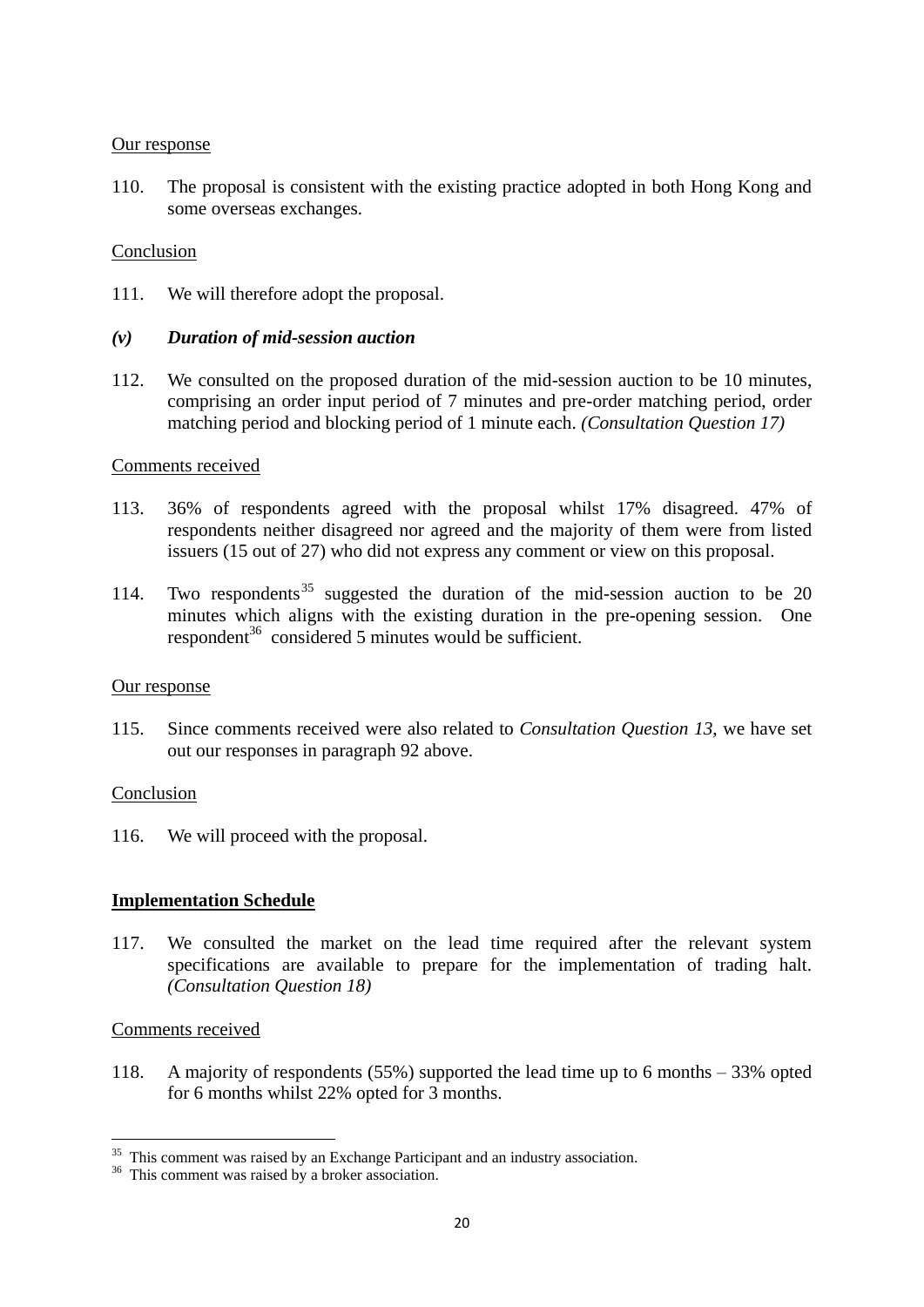- 119. However, a few respondents from Exchange Participants and an industry association stated that a longer lead time would be required in view of the complexity of systems and operational changes involved in the single price auction:
	- (a) Three respondents<sup>37</sup> indicated at least 6 months;
	- (b) Three respondents<sup>38</sup> requested at least 12 months; and
	- (c) One respondent<sup>39</sup> indicated at least 18 months.

120. Since comments received were also related to *Consultation Question 13*, we have set out our responses in paragraph 92 above.

#### Conclusion

121. We would stress again that sufficient lead time will be provided to the market to ensure smooth implementation.

## **Other Comments**

122. We also received useful comments on the following:

## **A+H shares**

-

## Comments received

123. One respondent point out a potential anomaly involving A+H shares. Currently, the mainland stock exchanges do not yet have the policy of trading halts. While A-share companies can request or be required to suspend trading of their shares during a trading session, resumption can only take place when the next trading session begins, and companies are still required to publish an announcement in relation to the suspension in one of the four designated newspapers. Therefore, technically resumption would always only take place on the following trading day. As a consequence, if Hong Kong implements trading halts that allow resumption at mid-trading session, while the H shares can resume trading following the publication of an announcement, the A shares would not. This creates a trading gap that causes inequality. A likely scenario would be that A+H shares companies will choose to release the announcement in both markets at the same time, which is most likely after the market close, and request simultaneous resumption on the following trading day. This would defeat the purpose of the trading halts currently proposed as far as A+H shares companies are concerned.

<sup>&</sup>lt;sup>37</sup> This comment was raised by Exchange Participants.

<sup>&</sup>lt;sup>38</sup> This comment was raised by Exchange Participants and an industry association.

<sup>&</sup>lt;sup>39</sup> This comment was raised by an Exchange Participant.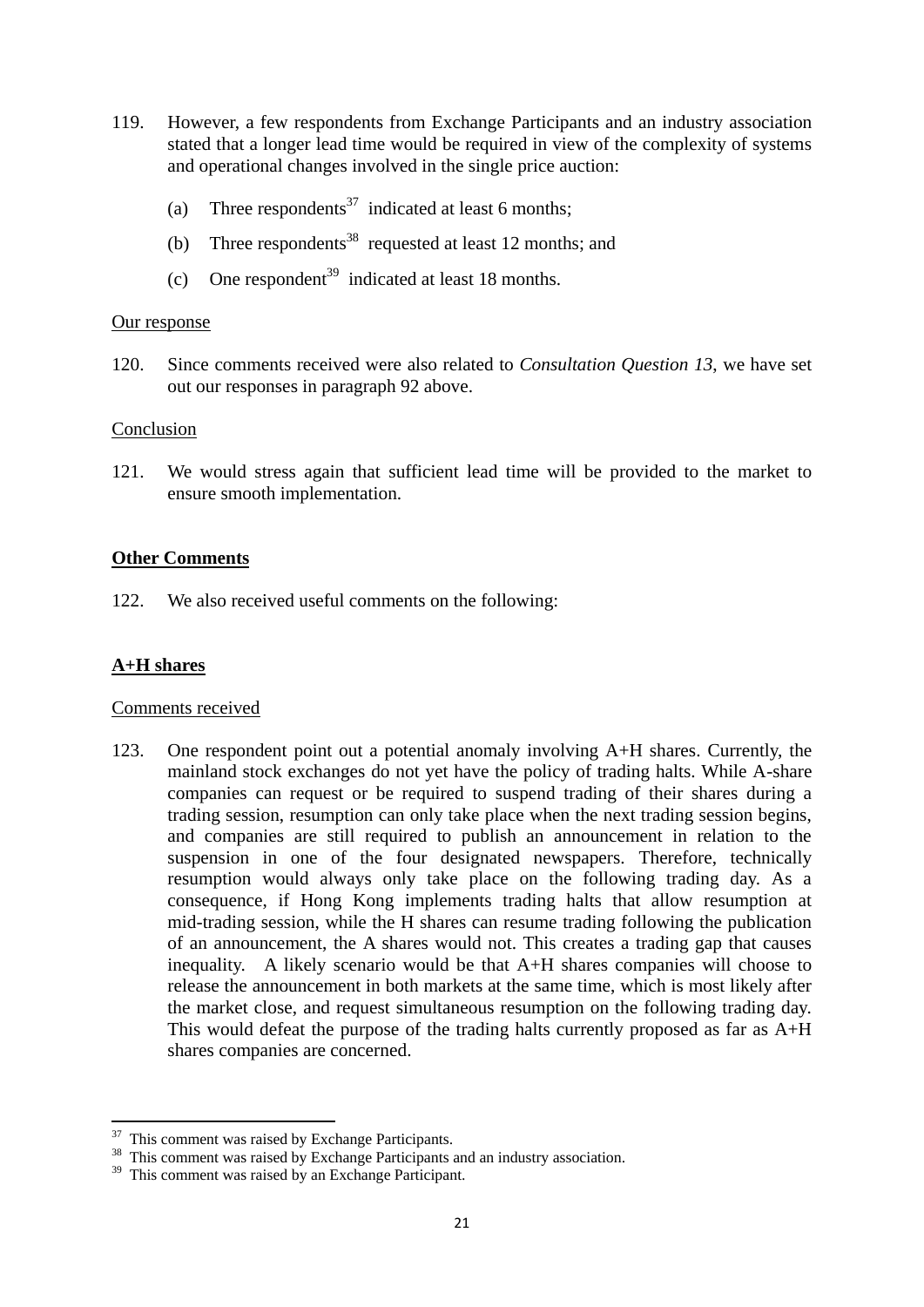- 124. As mentioned in paragraph 94 of the Consultation Paper, at present, material announcements are still required to be published in designated newspapers or posted on designated website outside trading hours in the Mainland market. The proposed trading halt regime may not allow the alignment of our information dissemination model with that of the Mainland.
- 125. We noted that Shanghai Stock Exchange (SSE) recently published a guideline for the website dissemination of information and reduction of pre-vetting announcements. SSE also indicated that it will explore allowing listed companies to publish announcements in the morning, afternoon and evening sessions over the long term, with the ultimate goal of working out a real-time disclosure regime. Our trading halt policy will bring us in closer alignment with the SSE's goal.
- 126. We will continue to communicate and coordinate with the Mainland stock exchanges on developments of respective information disclosure mechanisms. We will continue to work with the Mainland stock exchanges to coordinate A+H shares information disclosure and trading suspension and resumption arrangements in all markets to the extent practicable.

## **Investor education**

## Comments received

127. A few respondents commented that the implementation of trading halts would involve significant changes to the trading arrangements and operational practices in the secondary market, particularly in the areas of trading suspension and resumption. Since there is a relatively large retail investor base in Hong Kong, it is important that the proposed changes must be backed by investor education before implementation.

## Our response

128. As set out in paragraph 101 of the Consultation Paper, the Exchange will coordinate with relevant market participants to educate investors about the changes arising from the above proposals before introduction of trading halts. These include notification of trading halt and resumption, outstanding orders handling, mid-session auction arrangement and other operational procedures such as trading arrangements during typhoons and black rainstorms.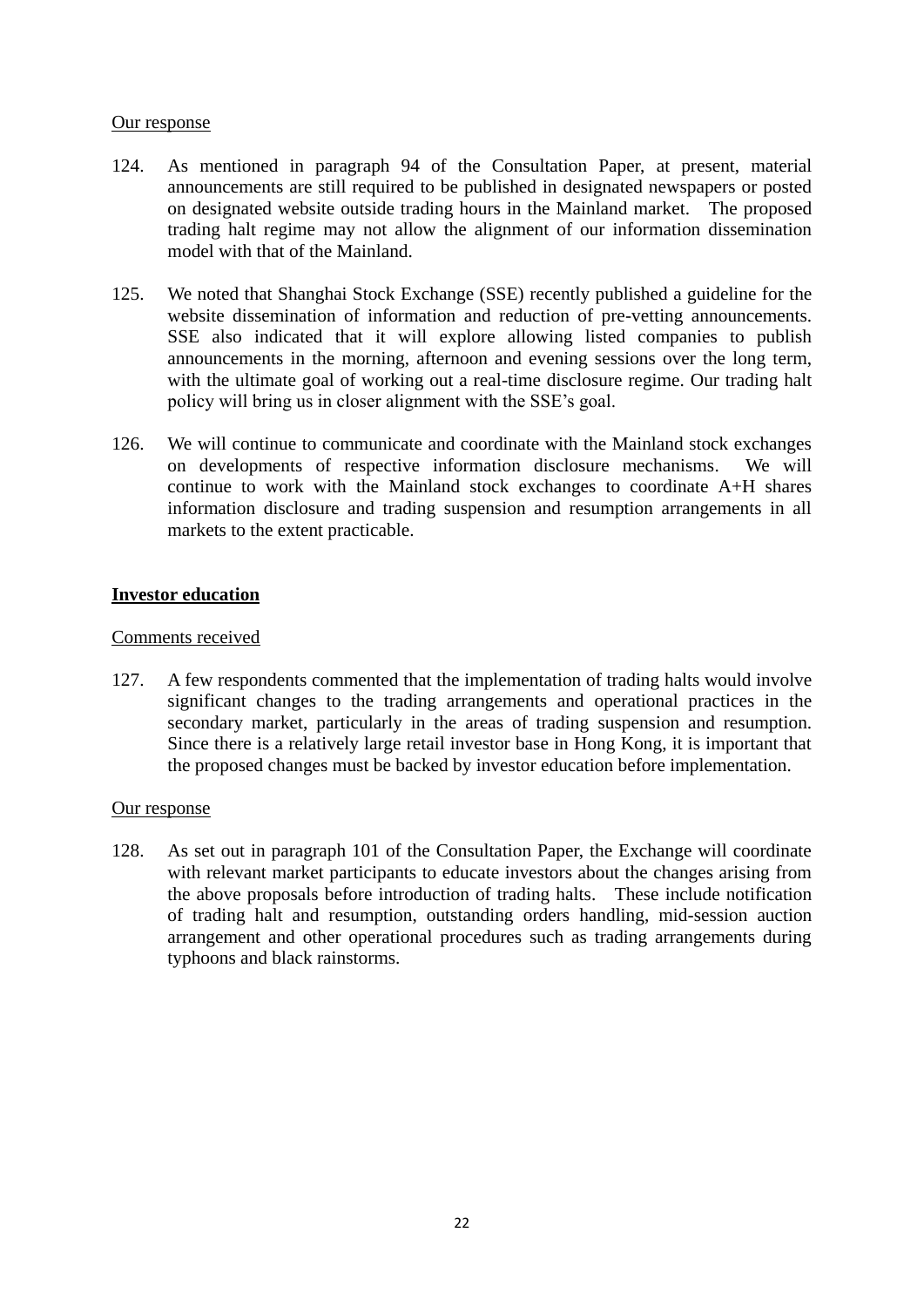# **CHAPTER 3: CONCLUSIONS AND IMPLEMENTATION PLAN**

- 129. A majority of respondents supported the proposals for implementing a trading halt that would allow a listed issuer's II announcements to be released during the Exchange's trading hours subject to a short trading halt.
- 130. Based on comments received, there are no major changes to the proposals as set out in the Consultation Paper, a summary of which is set out below:
	- (a) To allow a listed issuer's II announcements to be released on the HKExnews website during the Exchange's trading hours and subject to a short trading halt, to allow digestion of the contents of announcements by the public.
	- (b) The proposed duration of 30 minutes trading halt applies to all II announcements released during trading hours. Share trading will resume at least 30 minutes after the II announcement is published on the HKExnews website. Any trading resumption will take place on the quarter hour.
	- (c) To provide at least 30 minutes of trading (including 10 minutes auction session and 20 minutes of continuous trading) after lifting of trading halts. The latest time for trading resumption before end of the trading day would be 3:30pm for a normal trading day or 11:30am for a half-day trading.
	- (d) All existing orders of the securities in the securities market entered before a trading halt or a suspension are to be cancelled automatically by the Exchange at the time of halt.
	- (e) To facilitate price discovery, a single price auction will take place in the securities market for the relevant stocks and structured products upon lifting of a trading halt. The auction session will last for 10 minutes.
	- (f) Results announcements will be published during the current publication windows as far as possible. The Exchange may grant a trading halt for the publication of results announcement if it is justified by the issuer.
	- (g) The current practices of releasing non-II announcements outside trading hours will remain unchanged.
	- (h) The maximum period for which a trading halt may be granted by the Exchange is two trading days. If the issuer fails to publish the II announcements within the proposed maximum period, the trading halt will lapse and its status will be changed to "suspension" automatically.
	- (i) The current Exchange's stock options / futures order handling practices will remain unchanged (i.e. at present all outstanding orders are purged automatically by the system at the time of suspension).
- 131. For illustration, please refer to Appendix II for a high level flow of trading halt and resumption under the proposed model.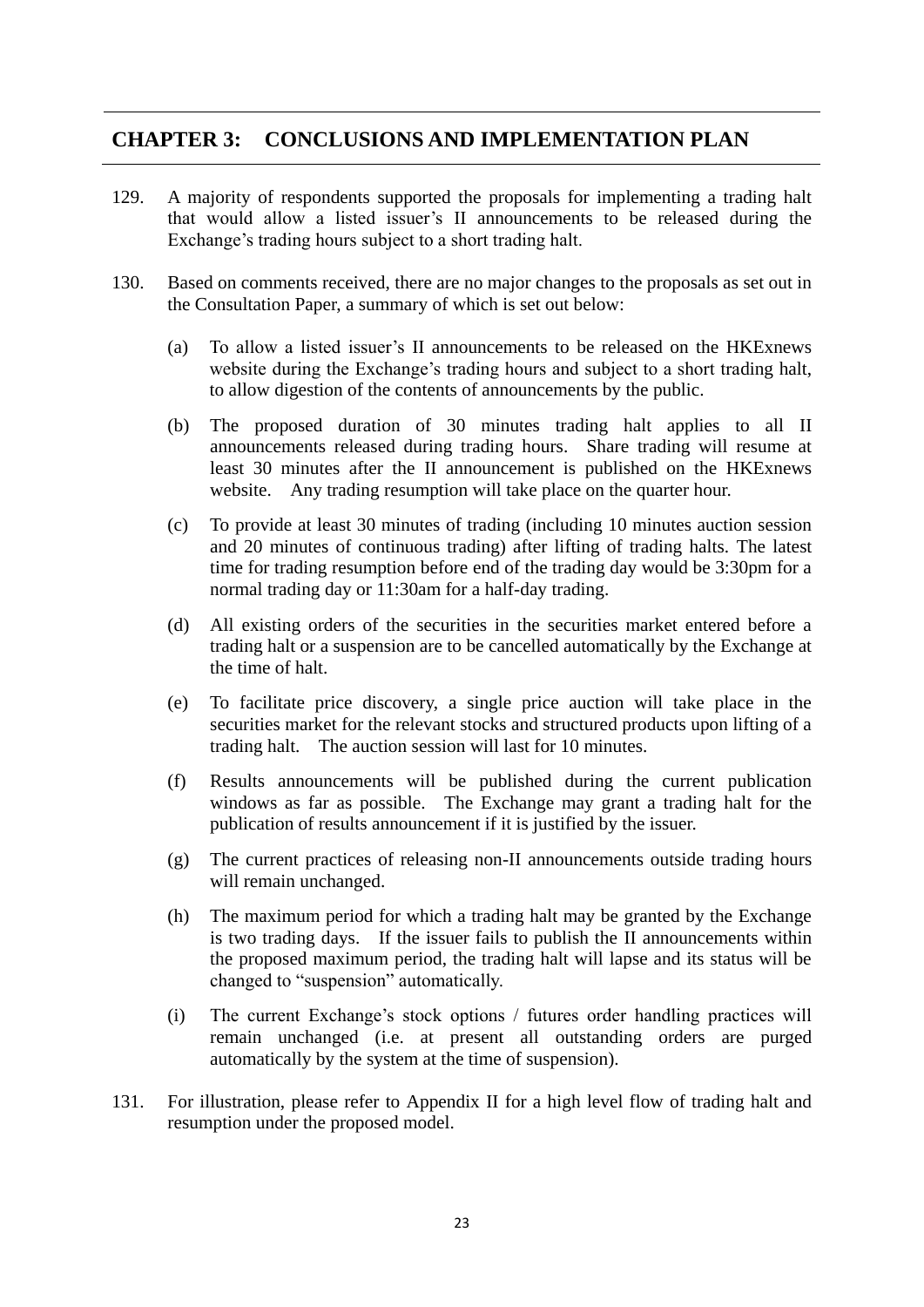- 132. For the notification of trading halt and resumption information, we will consider additional dissemination channels as suggested by some respondents to enhance the information accessibility by Exchange Participants and investors. This includes the dissemination channel via market data feed in addition to a separate information page posted on HKExnews website.
- 133. For Exchange Participants using Exchange provided AMS terminals and/or MWS (Multiple Workstation Systems) for trading, the Exchange will be responsible for the system changes to these trading devices arising from trading halts. At present, about one-third of Exchange Participants solely use Exchange provided AMS terminals and/or MWS for trading. The other two-third of Exchange Participants use in-house and/or system vendors provided trading systems. The Exchange will provide technical assistance to Exchange Participants and system vendors to prepare for the related system changes.
- 134. As pointed out in the Consultation Paper, we are aware of that the implementation of trading halt proposals, particularly the mid-session auction proposal would involve significant changes to Exchange Participants' systems and operations. In view of the concerns raised by some respondents on the change efforts required, we consider that implementation of the trading halt proposals should coincide with the rollout of other upcoming major market infrastructure initiatives. This is to minimize the development and testing efforts to the market systems.
- 135. We shall provide sufficient lead time to the market for preparation. As a result, implementation of the trading halt proposals will not be earlier than mid-2014. A possibility under consideration is to introduce trading halts as part of the Exchange's new Orion Trading Platform infrastructure. The implementation date and schedule will be announced in due course.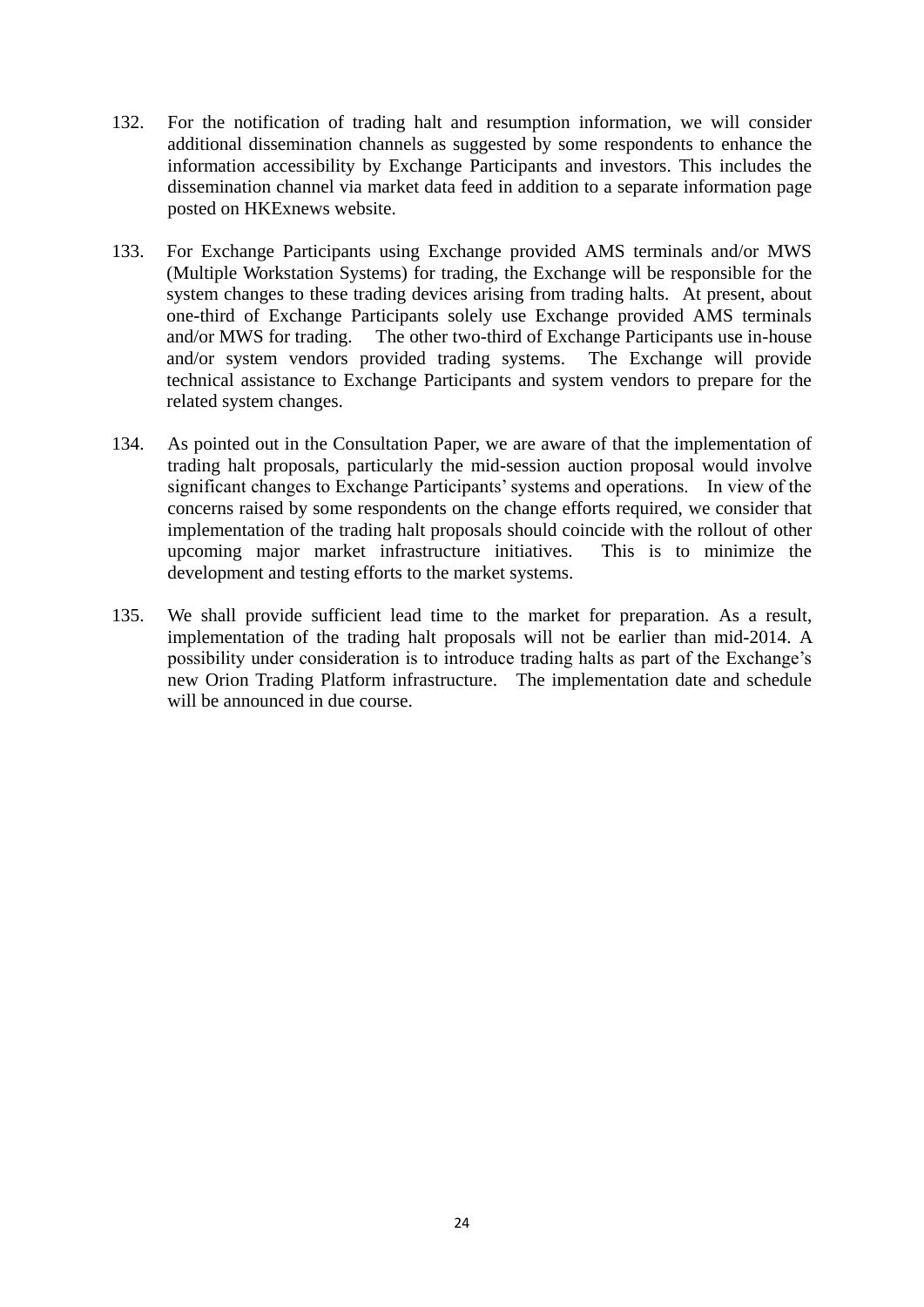# **APPENDIX I: LIST OF RESPONDENTS**

## **Listed Issuers**

- 1. AIA Group Limited
- 2. Cathay Pacific Airways Limited
- 3. Cheung Kong (Holdings) Limited
- 4. CLP Holdings Limited
- 5. Glencore International plc
- 6. Henderson Land Development Company Limited
- 7. Hong Kong Aircraft Engineering Company Limited
- 8. Hopewell Holdings Limited
- 9. HSBC Holdings plc
- 10. Kazakhmys plc
- 11. MTR Corporation Limited
- 12. Sa Sa International Holdings Limited
- 13. Standard Chartered PLC
- 14. Swire Pacific Limited
- 15. Swire Properties Limited
- 16. The Link Management Limited (as manager of the Link REIT)
- 17-22. Six Main Board Issuers (names not disclosed at the respondents' request)

## **Exchange Participants**

- 1. BOCI Securities Limited
- 2. Hang Seng Securities Ltd
- 3. I-Access Investors Limited
- 4. Macquarie Capital Securities Limited
- 5-15. Eleven Exchange Participants (names not disclosed at the respondents' request)

## **Broker Associations**

- 1. Chinese Securities Association of Hong Kong
- 2. Hong Kong Securities & Futures Professionals Association
- 3. Hong Kong Securities Association Limited
- 4. Hong Kong Securities Professionals Association
- 5. The Hong Kong Association of Online Brokers Limited
- 6. The Hong Kong Institute of Financial Analysts and Professional Commentators Ltd.
- 7. The Institute of Securities Dealers Limited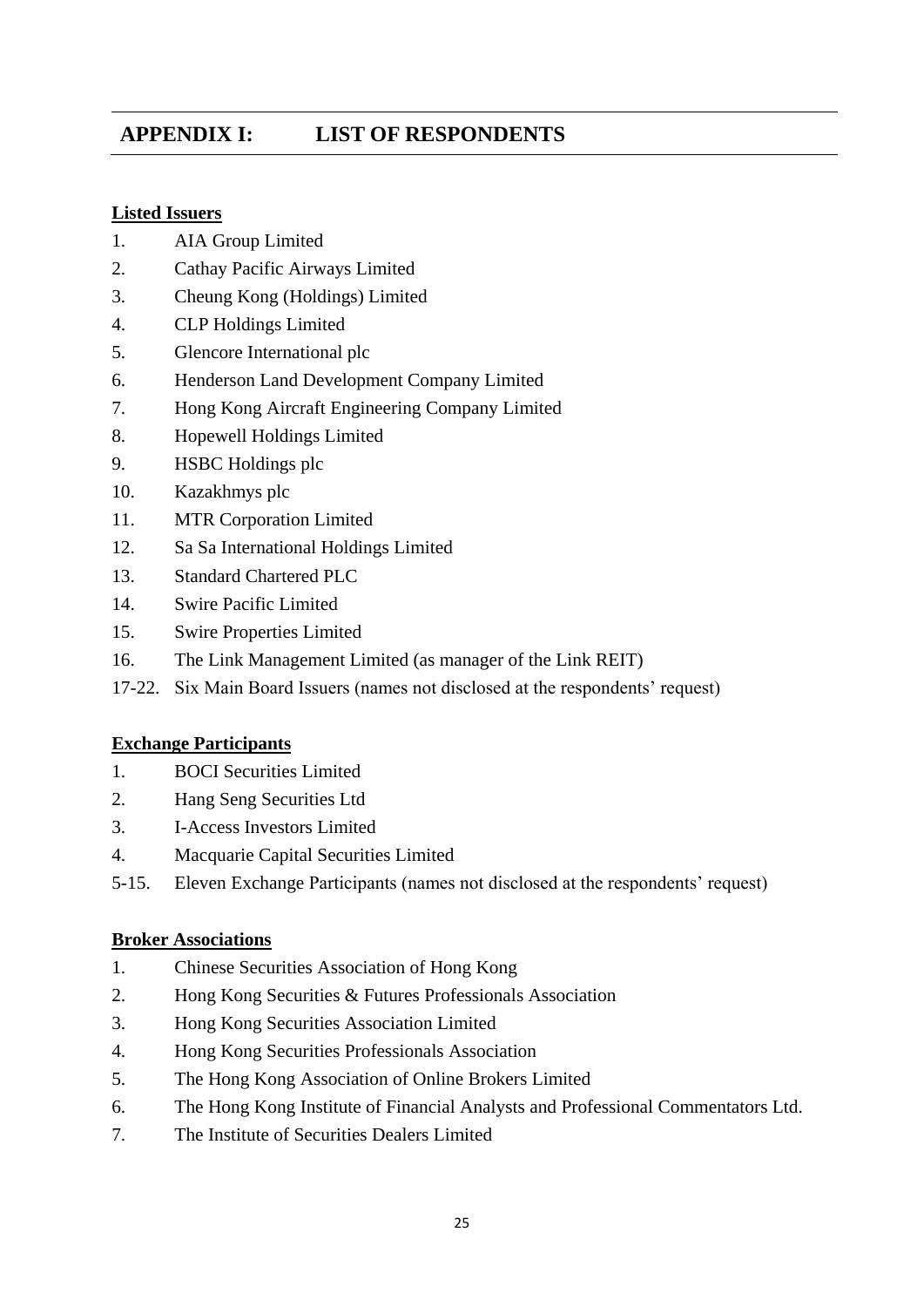## **Professional Bodies and Industry Associations**

- 1. Hong Kong Institute of Certified Public Accountants
- 2. Slaughter and May
- 3. The Chamber of Hong Kong Listed Companies
- 4. The Hong Kong Association of Banks
- 5. The Hong Kong Institute of Chartered Secretaries
- 6. The Hong Kong Institute of Directors
- 7. The Hong Kong Society of Financial Analysts
- 8. The Law Society of Hong Kong

## **Individuals and Other Entities**

- 1. Suen Chi Wai
- 2. 善水政經研究協會
- 3-6. Four individuals (names not disclosed at the respondents' request)